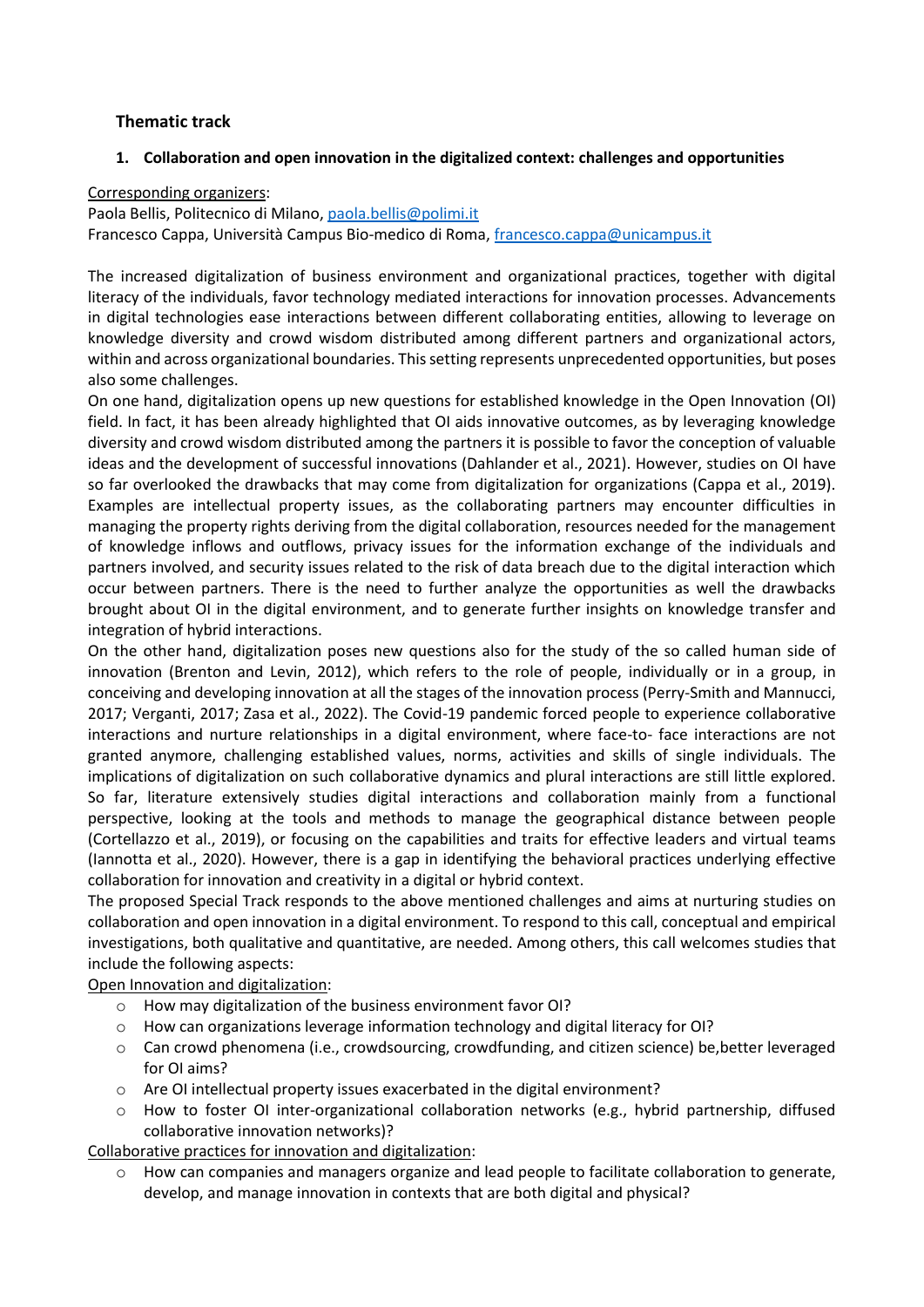- o How can managers lead teams that involve both in presence and virtual members? (e.g., organizations that have both in-site and smart-working actors; organizations that leverage the online labor markets)
- o How to ensure the effectiveness of such collaboration within and across organizational boundaries?
- o Which behaviors and practices can be encouraged and promoted to foster creativity and innovation in a digital environment?

Brenton, B., Levin, D., 2012. The softer side of innovation: The people. Journal of Product Innovation Management 29, 364–366

Cappa, F., Oriani, R., Pinelli, M., De Massis, A., 2019. When does crowdsourcing benefit firm stock market performance? Research Policy 48. doi:10.1016/j.respol.2019.103825

Cortellazzo, L., Bruni, E., Zampieri, R., 2019. The role of leadership in a digitalized world: A review. Frontiers in psychology 10

Dahlander, L., Gann, D.M., Wallin, M.W., 2021. How open is innovation? A retrospective and ideas forward. Research Policy 50. doi:10.1016/j.respol.2021.104218

Iannotta, M., Meret, C., Marchetti, G., 2020. Defining leadership in smart working contexts: a concept synthesis. Frontiers in psychology 11.

Perry-Smith, J.E., Mannucci, P. V, 2017. From creativity to innovation: The social network drivers of the four phases of the idea journey. Academy of Management Review 42, 53–79.

Verganti, R., 2017. Design thinkers think like managers. She Ji: The Journal of Design, Economics, and Innovation 3, 100–102.

Zasa, F.P., Verganti, R., Bellis, P., 2022. Innovator or collaborator? A cognitive network perspective to vision formation. European Journal of Innovation Management in press.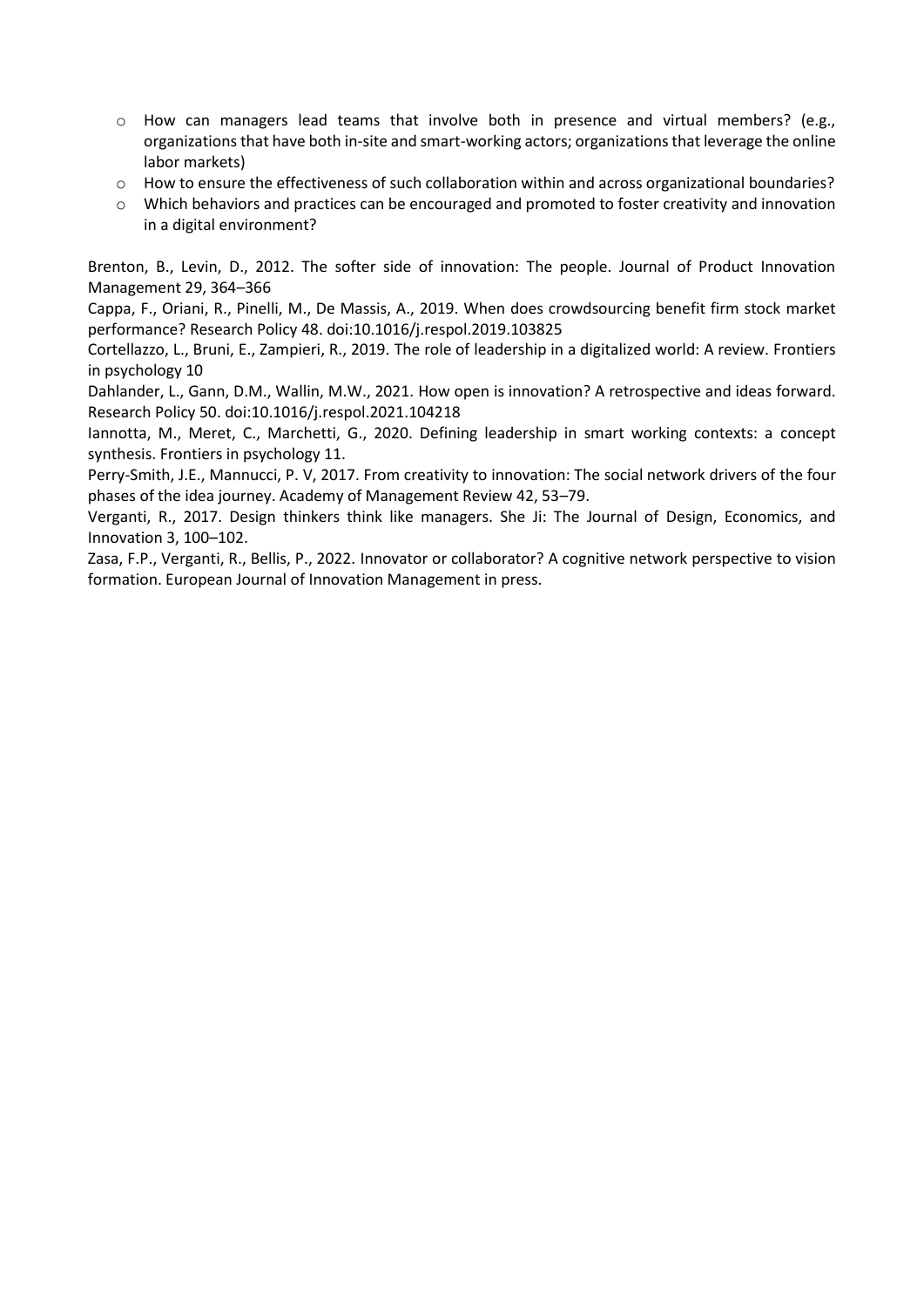### **2. Digital and green transition in entrepreneurial finance**

#### Corresponding organizer:

Francesca Tenca, Politecnico di Milano, [francesca.tenca@polimi.it](mailto:francesca.tenca@polimi.it)

Recent transformation in digital technologies has dramatically transformed how firms mobilize resources, among which financial capital, from their environments and interact with prospective investors (Cumming et al., 2021). In the last decade, new players and methods to finance startups and small and medium-sized firms (SMEs) have emerged, disruptively changing the entrepreneurial finance ecosystem. Crowdfunding has spawned new networks of (unsophisticated) investors, but the impact of their human and social capital in attaining business success and improving firms' performance is yet unclear.

The current COVID-19 pandemic has further fostered digitalization across the globe (Sheng et al., 2021), making digitalization even more important for financial providers and raising challenges for regulatory authorities. Following the pandemic and the Ukrainian conflict, another critical issue is the transition to a greener economy. To make this happen, we need to create new ways to evaluate and monitor "green" startups (e.g., renewable sector, circular economy, mobility, energy efficiency/storage, etc..), facilitate their funding and, thus, contribute to the transition to a more sustainable economy (Köhler et al., 2019). In addition, we need to better understand the performance of ESG/climate-related investments as well as their influence on financed firms.

All these trends pose new and relevant challenges for research. However, to date, we lack a deep theoretical and empirical understanding of how digitalization and green transition affect the investment process and networks of new and traditional financial actors, as well as the impact on firms' performances. The aim of this tack is to collect and discuss original papers on these themes.

We are particularly interested in submissions that address, but are not limited to, the following research questions:

- o How is digitization transforming startups' and SMEs' financing and growth patterns?
- $\circ$  How can digitalization help firms to stand out from the crowd? What kind of new interactions with potential investors affect firms' acquisition of financial resources?
- o What role does the network of investors play in crowdfunding in influencing firms' performance and subsequent professional financing?
- o How does crowdfunding influence the governance practices of firms and the raising of follow-on financial rounds?
- o What is the role of digital currencies, ICOs, "tokenized" startups?
- o How do traditional players and new investors interact? How is digitalization influencing VCs' and BAs' investment process?
- o What is the performance of "green" startups that collect capital through alternative financial channels, such as crowdfunding? What is their typical funding pattern?
- o What environmental, social, and governance (ESG) factors do investors take into account? What is the performance of ESG investments compared to non-ESG ones?
- o What are the challenges in measuring startups' ESG performance?
- $\circ$  What are the challenges faced by policy makers related to the digital and green transition in the entrepreneurial finance ecosystem?

Cumming D.J., T. Vanacker, & S.A. Zahra (2021), Equity crowdfunding and governance: toward an

integrative model and research agenda. Academy of Management Perspective, Vol. 35, No. 1, pp. 69-95. Köhler, J., Geels, F. W., Kern, F., Markard, J., Onsongo, E., Wieczorek, A., ... & Wells, P. (2019). An agenda for sustainability transitions research: State of the art and future directions. Environmental innovation and societal transitions, 31, 1-32.

Sheng, J., J. Amankwah-Amoah, Z. Khan and X. Wang (2021). 'COVID-19 pandemic in the new era of big data analytics: Methodological innovations and future research directions', British Journal of Management, 32(4), pp. 1164-1183.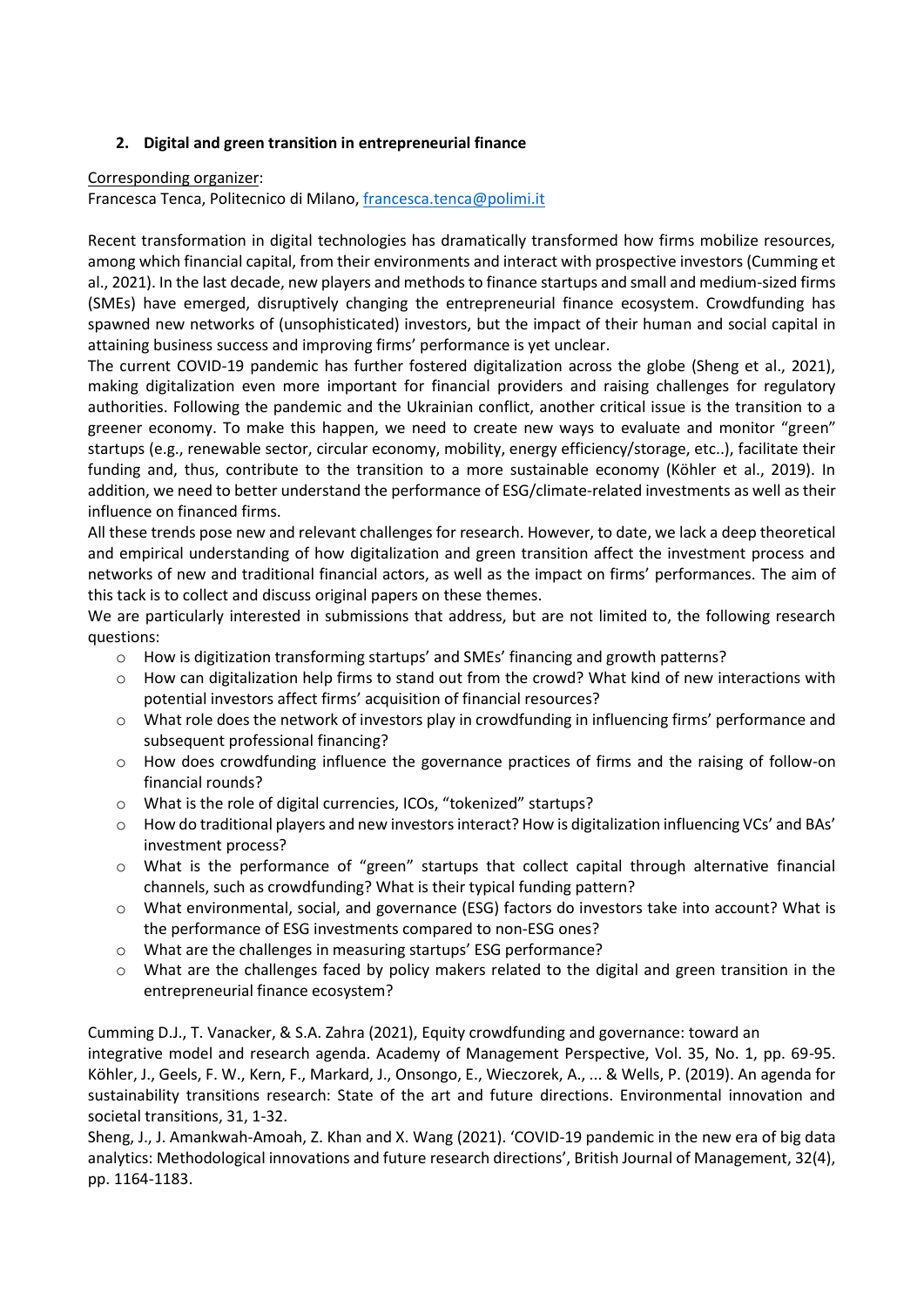## **3. Innovation and digital transition in supply chains to foster circular economy**

### Corresponding organizers:

Benito Mignacca, Università degli Studi di Cassino e del Lazio Meridionale[, benito.mignacca@unicas.it](mailto:benito.mignacca@unicas.it) Elena Pessot, Università degli Studi di Siena, [elena.pessot@unisi.it](mailto:elena.pessot@unisi.it)

The circular economy approach aims to reduce resource use, prevent waste and optimise the environmental, social and economic value of products, components and materials through initiatives such as reuse, repair, refurbishment and, ultimately, recycling (Centobelli et al., 2021; Mignacca et al., 2020; Mignacca & Locatelli, 2021; Velenturf et al., 2019; Velenturf & Purnell, 2021).

Surprisingly, progress in implementing circular economy initiatives has been slow so far, with the global economy becoming less rather than more "circular" (Circle Economy, 2021). The transition from a linear economy to a circular economy requires substantial innovation efforts. Multiple strategic initiatives could be implemented to make these innovation efforts more effective. Inter-organisational collaboration (e.g., open innovation and buyer-supplier relationship initiatives) proved to be very effective in enhancing innovation performance (Aalbers & Whelan, 2021; Ollila & Yström, 2016).

The positive effect of inter-organisational collaboration on circular economy could be moderated by the creation of an open environment to favour creativity (Gallagher et al., 2018), by further harnessing the potential contribution of non-governmental organisations and universities in the innovation system (Wolf et al., 2021), or by the proper adoption of Industry 4.0 technologies (de Sousa Jabbour et al., 2018).

Furthermore, digital technologies are changing how products are designed, created, and delivered to customers, with relevant implications that extend from single companies to the inter-organisational and overall supply chain level (Fatorachian and Kazemi, 2021).

Previous contributions investigate conceptualisations of the phenomenon (Culot et al., 2020), the development of implementation roadmaps (Ghobakhloo, 2018), and pilot projects in several companies, especially in the manufacturing sector (Zangiacomi et al., 2019). It is now the time for large-scale implementations and assessment of the potential contribution of digital technologies and the factors that might maximise their benefits – e.g. open innovation.

Previous studies show that Industry 4.0 and its underpinning technologies can have both positive and negative impacts on a wide set of environmental sustainability performances, such as material consumption, energy consumption, waste production, emissions, and recycling (Bonilla et al., 2018).

Overall, empirical studies which analyse how the emerging technologies influence operational and/or sustainable performance of supply chains as a whole – in terms of productivity, lead times, flexibility, costs, quality, environmental sustainability, social sustainability, economic sustainability, profitability, and shareholder wealth – are worth to be considered.

In addition, despite the growing interest in both circular economy initiatives and inter-organisational collaboration, the research on their relationship is still in its early stages. As also pointed out by the recent review by Jesus and Jugend (2021), there is a lack of both empirical and theoretical research. More generally, there is a lack of research about how instruments, processes, and structures in the area of creativity and innovation management can favour the implementation of circular economy initiatives.

Therefore, the goal of this call is to foster a debate on the relationships between the instruments, processes, and structures in the area of creativity and innovation management, the digital transition through adoption and integration of specific technologies (e.g., cyber-physical systems, internet-of-things, artificial intelligence, advanced robotics, cloud computing/manufacturing, blockchain, additive manufacturing, autonomous vehicles and drones) and the implementation of circular economy initiatives. An area of particular interest is the resulting supply chain performance, along with the factors that might affect the aforementioned relationships.

Examples of relevant research questions include:

- o Which are the most relevant creativity and innovation management practices supporting circular economy initiatives?
- o To what extent does a different context (e.g. Small and Medium Sized-Enterprises vs Large Enterprise) influence the role of such practices in supporting circular economy initiatives?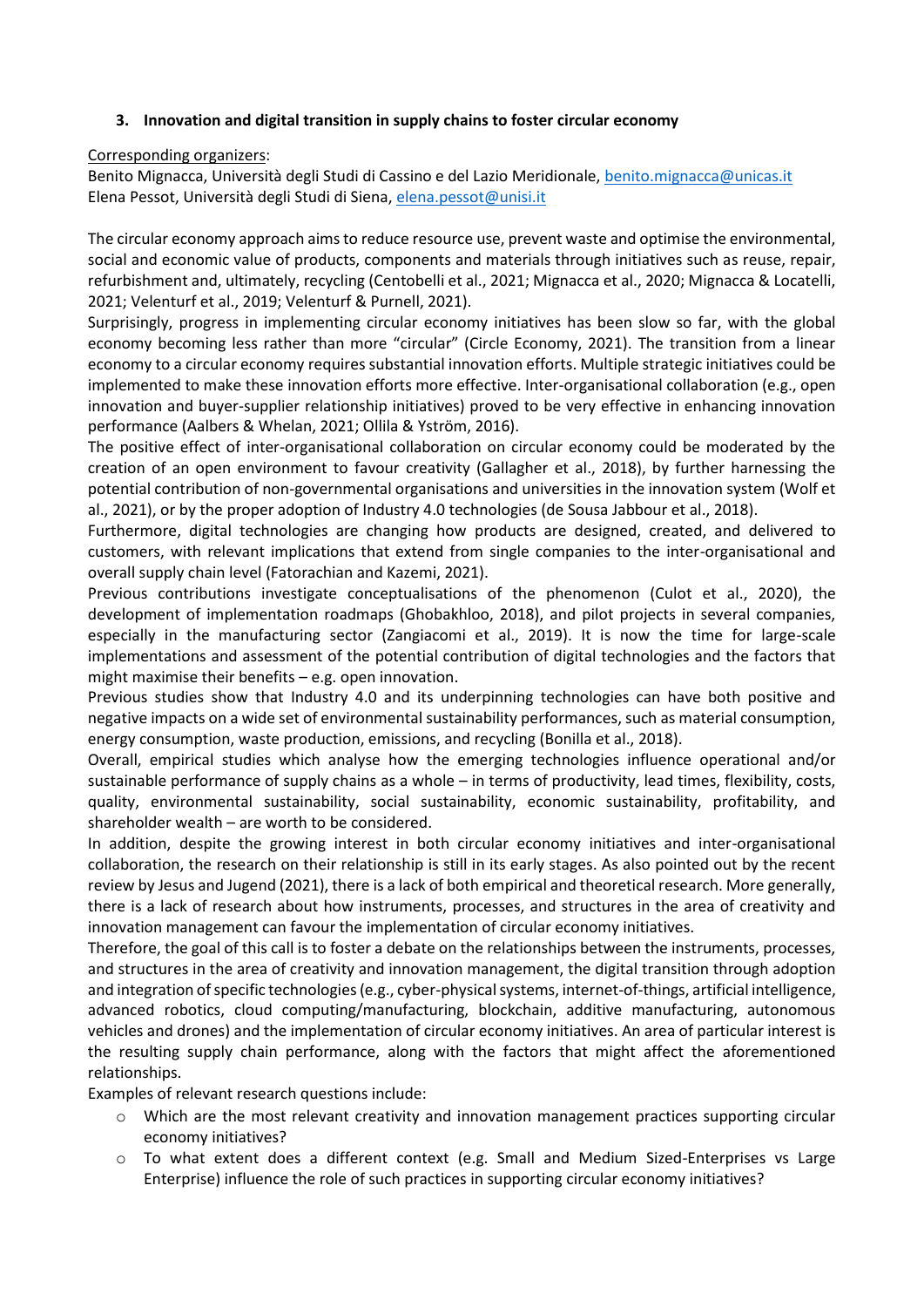- o Which factors influence the relationship between creativity and innovation management practices and circular economy initiatives?
- o How can inter-organisational collaboration facilitate circular economy initiatives?
- $\circ$  How do circular economy initiatives change according to the innovation approach (open vs closed)?
- o Under which circumstances might open innovation stem from circular economy initiatives?
- o Which are the advantages and disadvantages of adopting an open innovation approach while implementing circular economy initiatives?
- $\circ$  How can the benefits of diverse stakeholders be harnessed through the management of innovation processes?
- o How does the role of inter-organisational collaborations change between circular economy initiatives in mass-produced goods and complex products and systems?
- $\circ$  Do circular economy initiatives triggered by open innovation perform better than other circular economy initiatives, such as those that are entirely developed internally?
- o How do innovation ecosystems intertwine with circular economy initiatives?
- o Which are the micro-foundations triggering collaboratively developed circular economy initiatives?
- o What are the effects of the digital transition on supply chain performance (e.g., operational, strategic, economic-financial, environmental and social performance dimensions)?
- o Or vice versa, how are different performance objectives guiding the adoption patterns of digital technologies in single companies or in the supply chain as a whole?
- o What are the contextual factors (e.g., industry, culture, inter-organisational relationships, buyersupplier relationship governance, etc.) affecting the relationship between digitalisation and supply chain performance?
- o How has supply chain performance been affected by the adoption of technology-enabled innovation in organisational practices and buyer-supplier relationships?

The full range of conceptual and empirically-based research methodologies so far successfully adopted in the Management Engineering field – including (but not limited to) case studies, surveys, systematic literature review, and simulation – could be employed by the submitted papers

de Sousa Jabbour, A. B. L., Jabbour, C. J. C., Godinho Filho, M., Roubaud, D. (2018). Industry 4.0 and the circular economy: a proposed research agenda and original roadmap for sustainable operations. Annals of Operations Research, 270, 273-286.

Fatorachian, H. and Kazemi, H. (2021). Impact of Industry 4.0 on supply chain performance. Production Planning and Control, 32(1), 63-81.

Culot, G., Nassimbeni, G., Orzes, G., Sartor, M. (2020). Behind the definition of industry 4.0: Analysis and open questions. International Journal of Production Economics, 226, 107617.

Ghobakhloo, M. (2018). The future of manufacturing industry: a strategic roadmap toward Industry 4.0. Journal of Manufacturing Technology Management, 29(6), 910-936.

Mignacca, B., & Locatelli, G. (2021). Modular circular economy in energy infrastructure projects: Enabling factors and barriers. Journal of Management in Engineering, 37(5). https://doi.org/10.1061/(ASCE)ME.1943- 5479.0000949

Mignacca, Locatelli, G., & Velenturf, A. (2020). Modularisation as enabler of circular economy in energy infrastructure. Energy Policy, 139. https://doi.org/10.1016/j.enpol.2020.111371

Velenturf, A. P. M., Archer, S. A., Gomes, H. I., Christgen, B., Lag-Brotons, A. J., & Purnell, P. (2019). Circular economy and the matter of integrated resources. In Science of the Total Environment (Vol. 689, pp. 963– 969). Elsevier B.V. https://doi.org/10.1016/j.scitotenv.2019.06.449

Velenturf, A. P. M., & Purnell, P. (2021). Principles for a Sustainable Circular Economy. Sustainable Production and Consumption. https://doi.org/10.1016/j.spc.2021.02.018

Zangiacomi A., Pessot E., Fornasiero R., Bertetti M., Sacco M. (2019). Moving towards digitalisation: a multiple case study in manufacturing. Production Planning and Control, 31(2-3), 143-157.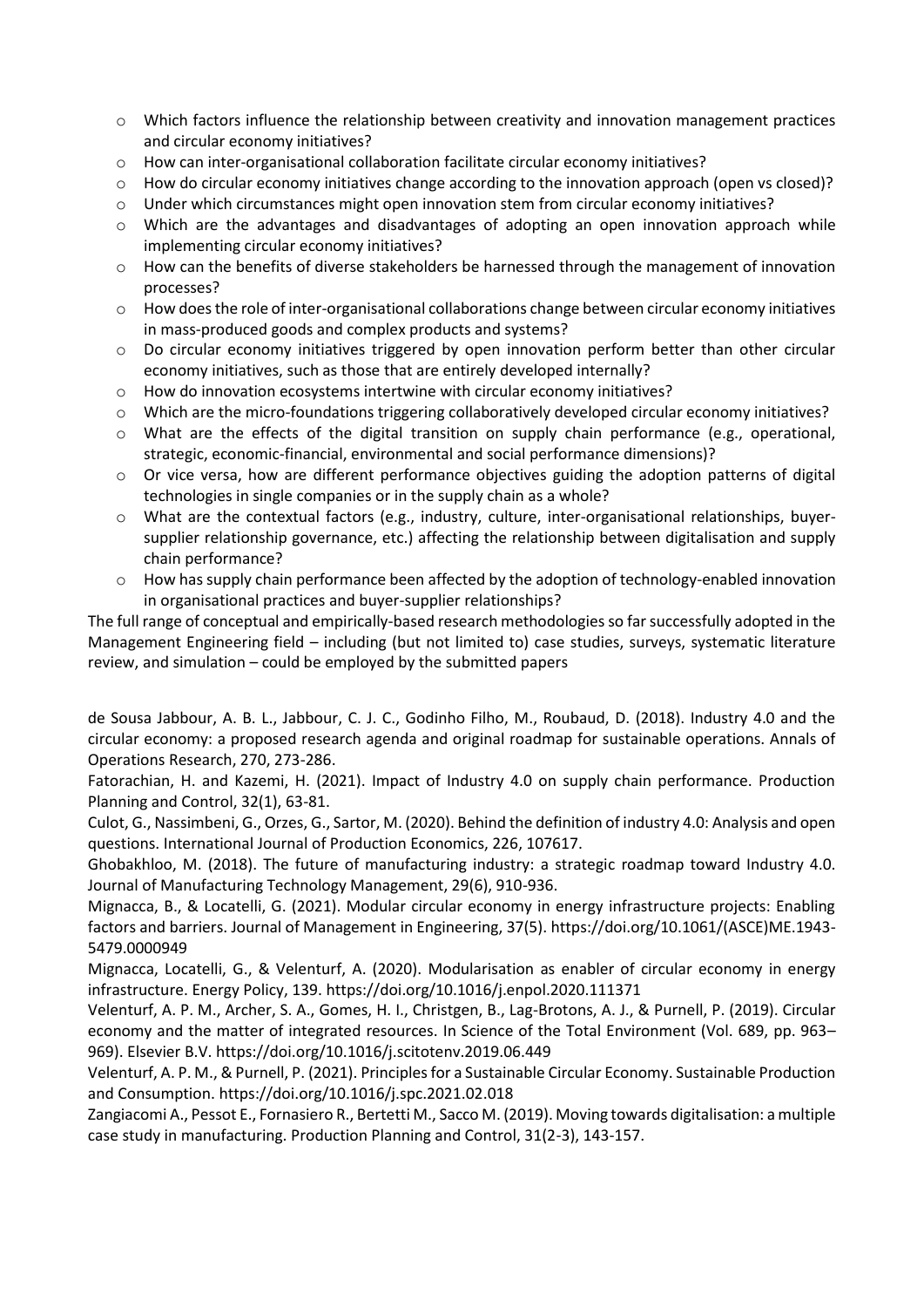# **4. Ride the change: how tourism and heritage sector reacted to the challenge of managing digital transition and the COVID-19 pandemic**

### Corresponding organizer:

Lorenzo Ardito, Politecnico di Bari, [lorenzo.ardito@poliba.it](mailto:lorenzo.ardito@poliba.it)

The emergence of advanced digital technologies has enabled the creation of a new tourism and heritage value eco-system and has redefined the principles and dynamics of tourism service production, distribution and consumption.

A broad area of processes, activities, operations and services is now being completely automated (Ivanov and Webster, 2020) and transformed, in a way to integrate Interoperability, virtualization, decentralization, real-time data gathering and analysis capability, service orientation, and modularity (Pencarelli, 2020) in the tourism and heritage ecosystem.

Also, new digital platforms and infrastructures have emerged to enhance customers and visitors experience, redefine the network of stakeholders and their relationships, as well as to improve firms performance and efficiency (Raguseo and Vitari, 2017). Different smart platforms and solutions have emerged to support tourism firms and heritage organizations to manage, coordinate activities and processes and to monitor in real time their performance (Abrate and Viglia 2016).

These new developments are affecting significantly the strategic orientation of tourism firms and heritage organizations, their network of relationships, the market structures as well as the services production and consumption (Viglia et al, 2016; Gretzel et al. 2015).

Additionally, Industry 4.0 technologies combined with the Covid pandemic situation have created a number of opportunities and challenges for tourism and heritage organizations across the globe. COVID-19 has exacerbated the innovation and transformation challenges for companies and organizations in the field. Tourism firms are steadily using and adopting new advanced technologies to cope with the fast-changing environment and to recover in the Post-Covid phase.

Digital technologies such as social media, big data analytics, artificial Intelligence, robotics, and virtual reality, have been widely used to help travelers, visitors as well as tourism companies to handle the current crisis. Indeed, the use of the technology has skyrocket for shopping, entertainment, promotion, communication, education, and remote working (Donthu & Gustafsson, 2020).

New business models have emerged and a business processes reengineering, supported by big data, Internet of things and artificial intelligence, is taking place in the aim to enhance competitive advantage (Agostino and Costantini, 2021).

Additionally, tourists' behaviors, value and priorities have changed profoundly and have shifted toward greater social presence, dependence on social networking sites, use of digital platforms in all stages of trip planning and a more attention toward social and sustainable values. Still, embracing digital transformation requires the development of a new set of skills and competencies.

Consequently, a new tourism and heritage value chain has arisen, where automation and digital integration is taking place, creating both challenges and opportunities for all actors of the ecosystem.

The purpose of this track is to contribute to improve the understanding of the impact of digital technologies in the tourism and heritage sector and provide guidelines on how to address the digital transformation process in relation to the broad spectrum of emergent technologies (cloud computing, artificial intelligence, blockchain, extended realities, Internet of Things, mobile apps, social media).

It aims to provide a timely, systematic perspective on the management of digital transformation in the light of the pandemic effects that are still relatively unknown.

Topics of interest include, but are not limited to:

- o Digital transformation and tourism and heritage value chain
- o Digital transformation and advanced technologies (big data, artificial intelligence, augmented reality, blockchain, internet of things, mobile apps social media
- o Digital transformation and sustainable management
- o Digital transformation, skills. competencies and training needs.
- o Digital transformation and tourism education
- o Digital transformation and entrepreneurship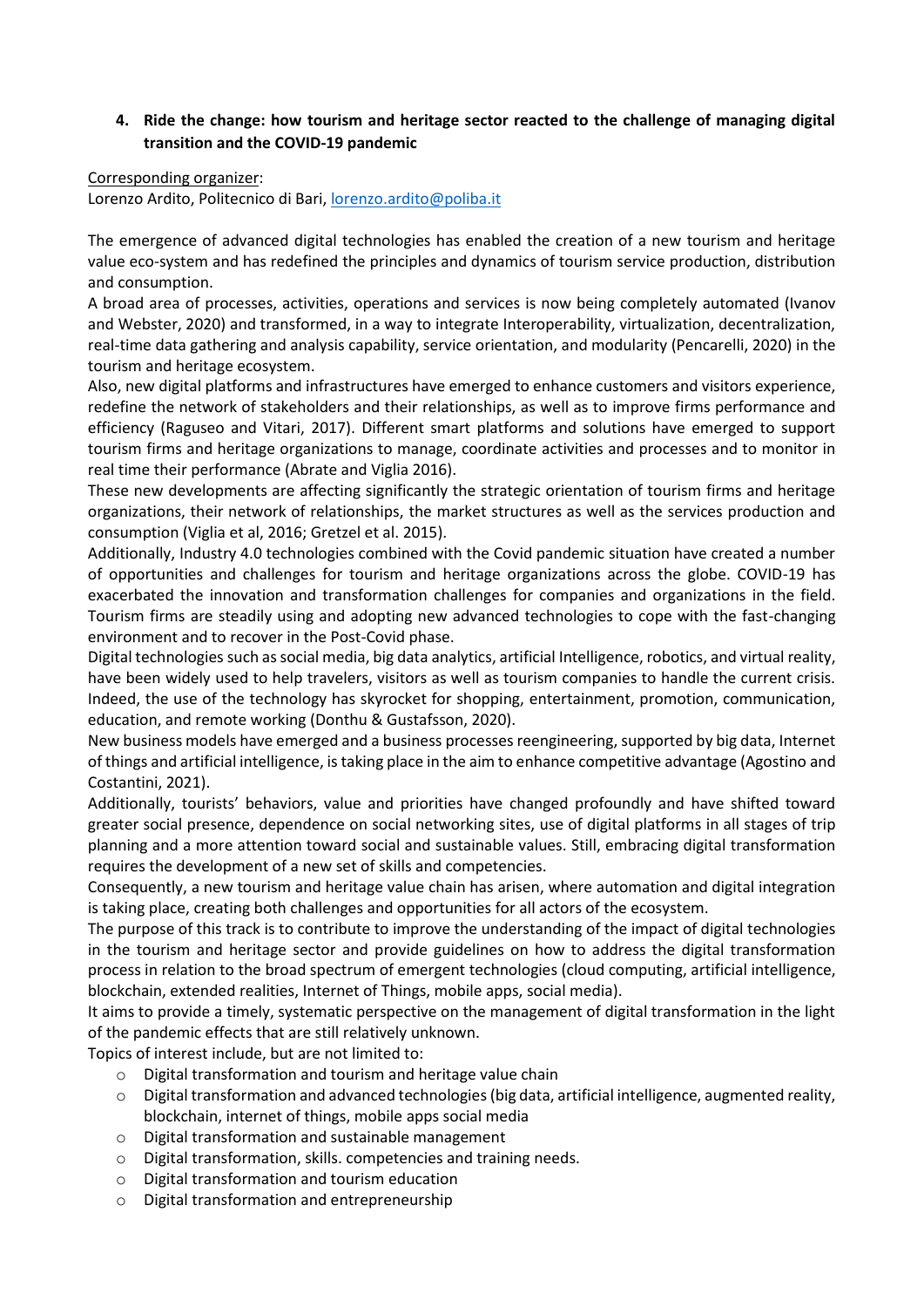- o Digital transformation and cultural heritage
- o The interplay between digital transformation and sustainability principles
- o Digital transformation and resilience in times of crisis
- o Digital transformation and performance assessment

Possible research questions include, but are not limited to the following:

- What are the opportunities and pitfalls of digital transformation for tourism firms and heritage institutions?
- o What the effects of the Covid-19 pandemic in the tourism, hospitality and heritage sector?
- o What will be the general implications of digital transformation on tourism and heritage business models?
- o Which skills, competencies and capabilities are required for leading digital transformation in the tourism, hospitality and heritage value chain?
- o How will different steps of the value chain be impacted?
- o How education programs need to evolve and adapt to respond to and manage the ongoing change?
- o Which capabilities, mindsets, skills and competencies at the organizational level are required for managing digital transformation of?
- o To what extent is sustainability part of the digital transformation process of the tourism sector?
- o What is the role of digital transformation for the resilience of the tourism sector?
- $\circ$  How can the performances and impacts of the digital transformation in the tourism, hospitality and heritage sector be assessed?
- o How can data deriving from digital technologies being exploited by tourism and heritage organizations to support decision making?

We encourage conceptual as well as empirical submissions.

Abrate G, & Viglia G (2016) Strategic and tactical price decisions in hotel revenue management. Tourism Management, 55:123–132.

Agostino, D., & Costantini, C. (2021). A measurement framework for assessing the digital transformation of cultural institutions: the Italian case. Meditari Accountancy Research, Vol. ahead-of-print No. ahead-of-print. https://doi.org/10.1108/MEDAR-02-2021-1207

Donthu N., Gustafsson A. (2020). Effects of COVID-19 on business and research. Journal of Business Research, 117, 284-289.

Gretzel U, Werthner H, Koo C, Lamsfus C (2015) Conceptual foundations for understanding smart tourism ecosystems. Computers in Human Behaviour, 50:558–563

Ivanov S., Webster C. (2019), Robots, Artificial Intelligence and Service Automation in Travel, Tourism and Hospitality, Routledge.

Pencarelli, T. (2020). The digital revolution in the travel and tourism industry. Information Technology & Tourism, 22(3), 455-476.

Raguseo, E., & Vitari, C. (2017). The effect of brand on the impact of e-WOM on hotels' financial performance. International Journal of Electronic Commerce, 21(2), 249-269.

Viglia, G., Werthner, H., & Buhalis, D. (2016). Disruptive innovations. Information Technology & Tourism, 16(4), 327-329.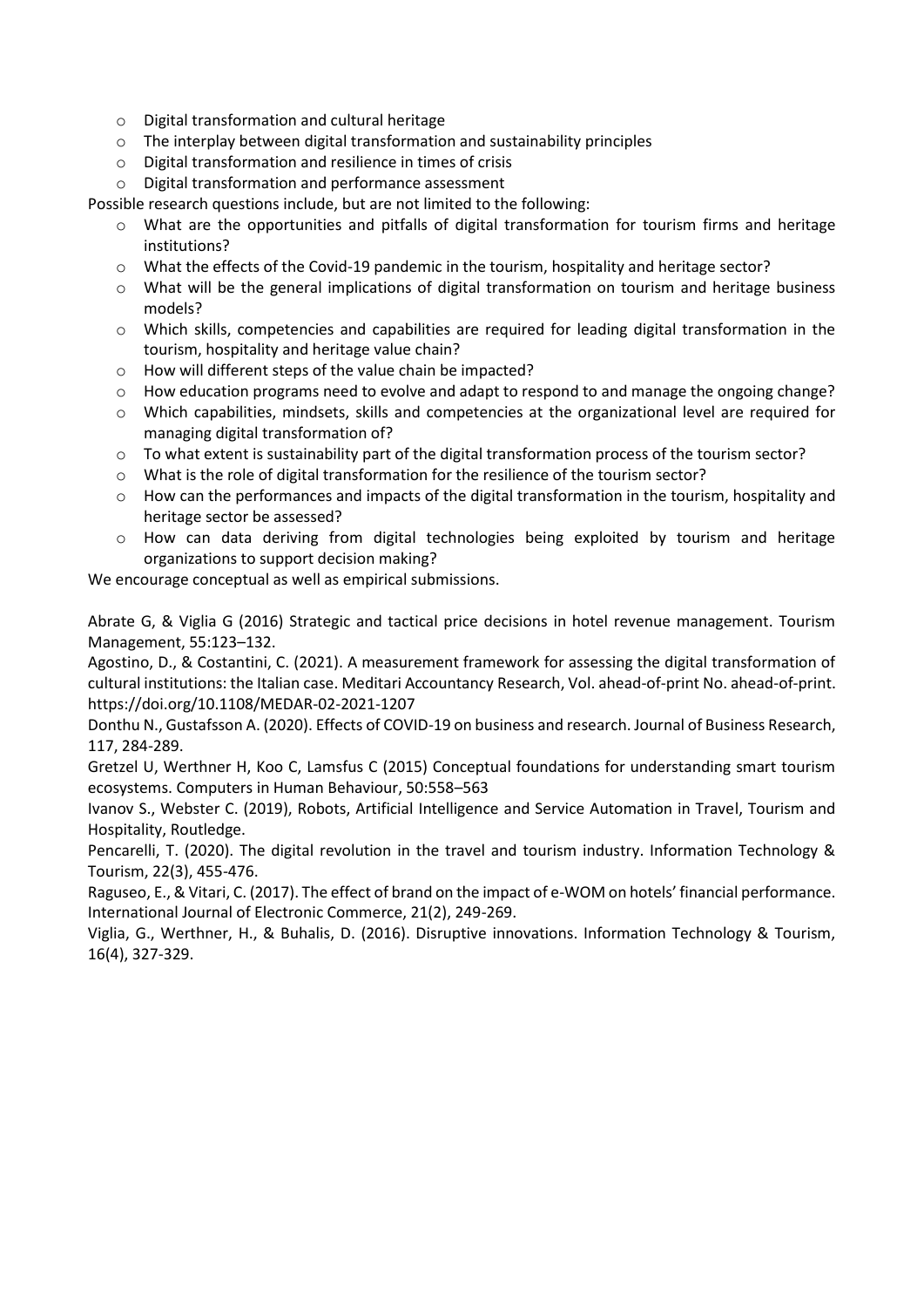### **5. The role of technology in education**

#### Corresponding organizer:

Mara Soncin, Politecnico di Milano[, mara.soncin@polimi.it](mailto:mara.soncin@polimi.it)

The Covid-19 outbreak has highly accelerated the ongoing digital transformation of education. This accelerated transformation involved both the supply (i.e., companies) and the demand sides (i.e., schools, universities and companies carrying out corporate education). International research evidence is contributing to understand the scale and the impact of the phenomenon on teaching and learning, assessing the possible effects of new technologies and learning formats. In this context, the proposed track pursues two objectives: (i) to provide empirical evidence on the relative impact of technology on educational outcomes (student achievement, and other measurable outcomes such as student engagement or satisfaction); (ii) to provide empirical evidence on how organisations (i.e., schools, higher education institutions, business schools and companies) are reshaping to meet the challenges imposed by the digital boost. The emergency pushed organisations worldwide to rely on digital technologies and paved the way for further implementation possibilities. In this context, it is particularly relevant to investigate the managerial, technological, organisational, and economic implications sparked by alternative models and designs for programs.

The session provides valuable academic and practical contributions that are particularly relevant for national and international audience. Given the relevance of the topic, bringing evidence and reflecting on the impact of educational technology is a necessary step to contribute to the realm of knowledge on digital transformation in education. Aside from the emergency context, research on the topic enriches profoundly our knowledge of what education will be in the future.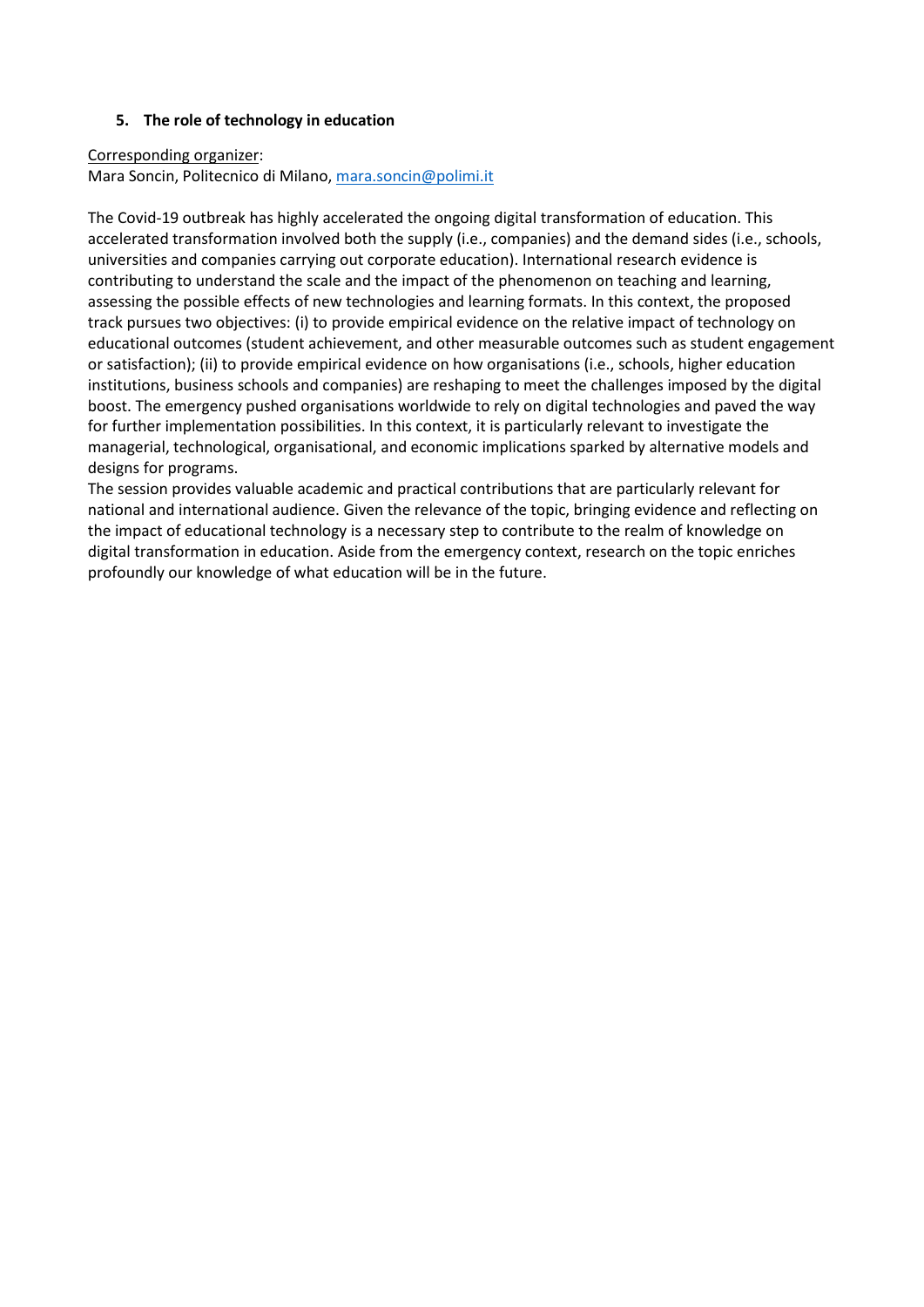## **6. SMEs in the midst of change**

### Corresponding organizer:

Mara Brumana, Università degli Studi di Bergamo[, mara.brumana@unibg.it](mailto:mara.brumana@unibg.it)

The recent global financial crisis (2008–2012), the global COVID-19 pandemic (2020-ongoing) and the Russian-Ukrainian war (2022-ongoing) are threatening and stressful external shocks that are causing financial distress as well as reducing both the demand and financial availability of firms in an unexpected way (Iborra et al., 2020). These changes have repercussions on supply chains, production systems and business models in general (Pizzi et al., 2021). Disruptions like these ones are particularly severe for small and medium-sized enterprises (SMEs), which have fewer resources and have to face more concentrated risk than large companies due, for instance, to their lower diversification. Some SMEs are able to survive and recover, but others are disappearing – up to 9% per year in Europe (EUROSTAT, 2018). Understanding under which conditions and how SMEs are able to strategically transform and quickly react to changes is relevant for both scientific and practical purposes.

Small and medium-sized enterprises (SMEs), and family SMEs in particular, constitute the backbone of most economies worldwide: SMEs represent 99% of firms, 66,4% employment and 53% average added value in the European Union (Clark, 2021; Valenza et al., 2021). Despite the size-related constraints they face, SMEs can engage in strategic transformation with consequences on their network configuration, supply chain arrangements, business model innovation (BMI) and, ultimately, on their survival and success.

In a context characterized by severe exogeneous changes, e.g. technological, social, geopolitical disruptions, as well as endogenous challenges, e.g. CEO change, employee turnover, or ownership transition, SMEs might consider to pursue novel activities and engage in distinctive practices to survive and prosper. Corporate entrepreneurship initiatives, open innovation, and high-growth trajectories are some of the topics around which the session will be organized. The theoretical and practical relevance of these topics is briefly discussed in the following:

## Corporate Entrepreneurship:

Corporate entrepreneurship encompasses initiatives of transformation of the firm entailed at its rejuvenation. It includes strategic renewal, namely "the process, content, and outcome of refreshment or replacement of attributes of an organization that have the potential to substantially affect its long-term prospects" (Agarwal and Helfat, 2009: 282) such as BMI and digital transformation, and corporate venturing, which involves entrepreneurial efforts to invest in and/or create new businesses by an established firm (Sharma & Chrisman, 1999). Even though some authors have explained that CE can be relevant for large corporations as well as small and medium sized enterprises, there is a need for further studies focusing on the nature of CE (e.g., focus, goals, form and size) comparing large companies and SMEs (Urbano et al., 2022; Zahra et al., 2000).

Illustrative research questions:

- o When, why and how do SMEs engage in strategic renewal and corporate venturing?
- $\circ$  Do SMEs engage in such entrepreneurial initiatives differently and/or with different outcomes/goals than large firms?
- o Do the governance structure of SMEs (e.g. family control) affect the corporate entrepreneurship process?

## Open innovation:

In spite of increasing interest in open innovation, namely the tendency to increasingly rely on outside information and research collaborations to develop new products, services and processes, discussion about the concept and its potential application to the SME sector has been mostly excluded from mainstream literature (Lee et al., 2010). SMEs are found to pursue open innovation according to market-related logics such as meeting customer demands, or competing with rivals, with their most critical challenges mainly associated with organizational and cultural issues as a consequence of dealing with increased external contact (Van de Vrande et al., 2009). The lack of resources in SMEs is said to be a barrier to OI, but at the same time this shortage is cited as a motive for looking beyond organizational boundaries for technological knowledge. Given that the argument about the effect of firm size on the effectiveness of innovation is still ongoing, it is worth addressing the issue from an SME perspective (Spithoven et al., 2013).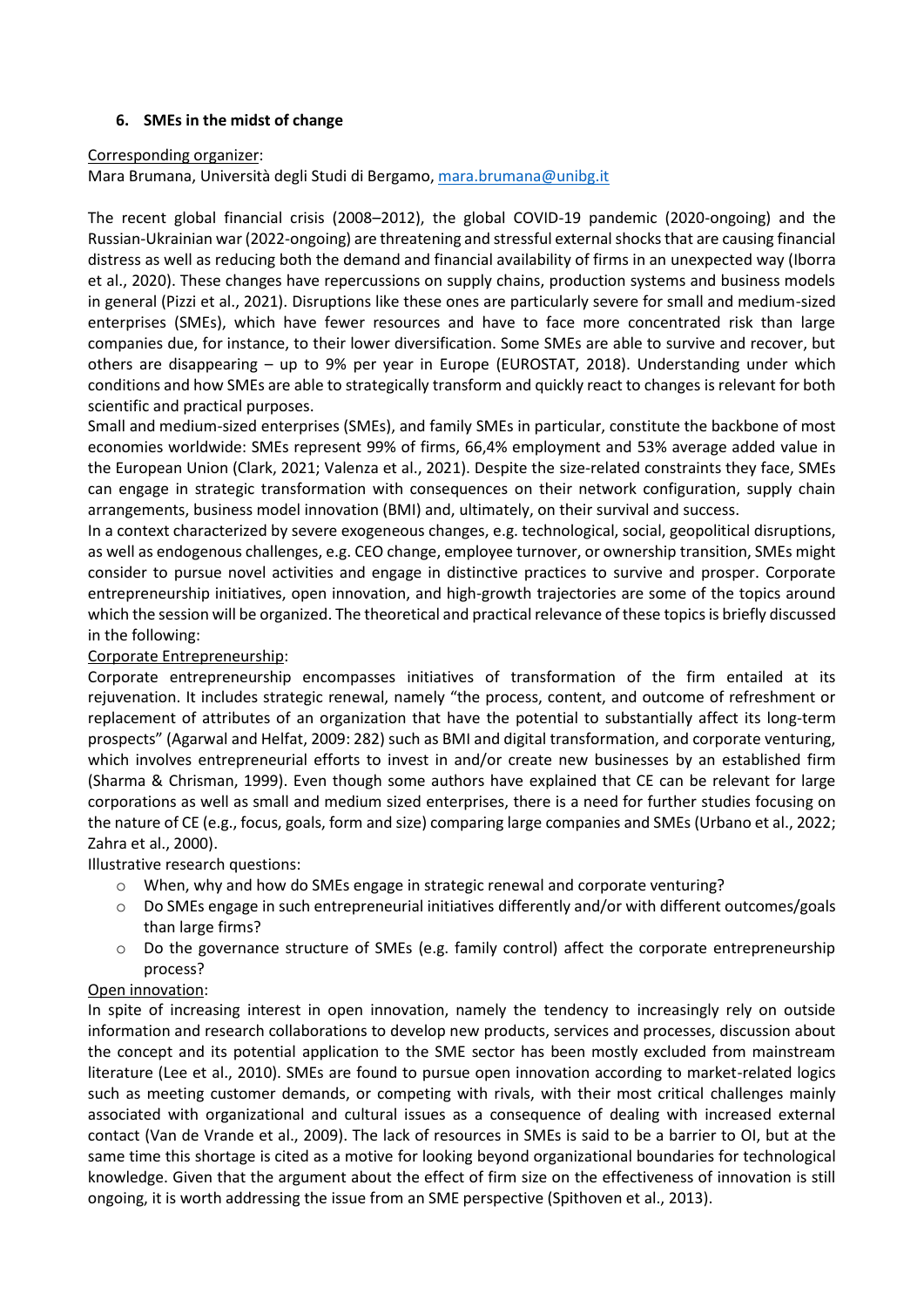Illustrative research questions:

- o When, why and how do SMEs engage in open innovation?
- o Do SMEs engage in such innovation initiatives differently and/or with different outcomes/goals than large firms?
- o Do the governance structure of SMEs (e.g. family control) affect the open innovation process? High-Growth:

The high-growth phenomenon, measured as compound annual growth in sales or employees above 20%, has attracted the attention of management and entrepreneurship scholars alike (Demir et al., 2017). High growth is deemed important for economic development, innovation, and wealth creation. Researchers argue that understanding more about firm growth patterns should be a key objective of scholarly efforts (Hart et al., 2021), as they are highly relevant to government policy agendas. The relevance of this phenomenon is particularly evident considering SMEs. On the one hand, SMEs have the flexibility to adapt quickly to changes, and might thus be good candidates to pursue high-growth patterns. On the other hand, they may suffer from resource and governance constraints, thus unable to identify or unwilling to embrace such exceptional growth patterns.

Illustrative research questions:

- o When, why and how do SMEs achieve high growth?
- o Do SMEs pursue high-growth patterns differently and/or with different outcomes/goals than large firms?
- o Do the governance structure of SMEs (e.g. family control) affect the high-growth pattern pursued?

Agarwal, R., & Helfat, C. E. (2009). Strategic renewal of organizations. Organization Science, 20(2), 281-293. Clark, D. (2021). SMEs in Europe - Statistics & Facts. Statista, August 25, 2021.

Demir, R., Wennberg, K., & McKelvie, A. (2017). The strategic management of high-growth firms: A review and theoretical conceptualization. Long range planning, 50(4), 431-456.

EUROSTAT 2018. Structural business statistics and global business activities.

Hart, M., Prashar, N., & Ri, A. (2021). From the Cabinet of Curiosities: The misdirection of research and policy debates on small firm growth. International Small Business Journal, 39(1), 3-17.

Iborra, M., Safón, V., & Dolz, C. (2020). What explains the resilience of SMEs? Ambidexterity capability and strategic consistency. Long Range Planning, 53(6), 101947.

Lee, S., Park, G., Yoon, B., & Park, J. (2010). Open innovation in SMEs—An intermediated network model. Research Policy, 39(2), 290-300.

Pizzi, S., Corbo, L., & Caputo, A. (2021). Fintech and SMEs sustainable business models: Reflections and considerations for a circular economy. Journal of Cleaner Production, 281, 125217.

Sharma, P., & Chrisman, J. J. (1999). Toward a Reconciliation of the Definitional Issues in the Field of Corporate Entrepreneurship. Entrepreneurship Theory & Practice, 23(3), 11-11.

Spithoven, A., Vanhaverbeke, W., & Roijakkers, N. (2013). Open innovation practices in SMEs and large enterprises. Small Business Economics, 41(3), 537-562.

Urbano, D., Turro, A., Wright, M., & Zahra, S. (2022). Corporate entrepreneurship: a systematic literature review and future research agenda. Small Business Economics, 1-25.

Valenza, G., Caputo, A., & Calabrò, A. (2021). Is small and medium-sized beautiful? The structure and evolution of family SMEs research. Journal of Family Business Management.

Van de Vrande, V., De Jong, J. P., Vanhaverbeke, W., & De Rochemont, M. (2009). Open innovation in SMEs: Trends, motives and management challenges. Technovation, 29(6-7), 423-437.

Zahra, S. A., Neubaum, D. O., & Huse, M. (2000). Entrepreneurship in medium-size companies: Exploring the effects of ownership and governance systems. Journal of Management, 26(5), 947–976.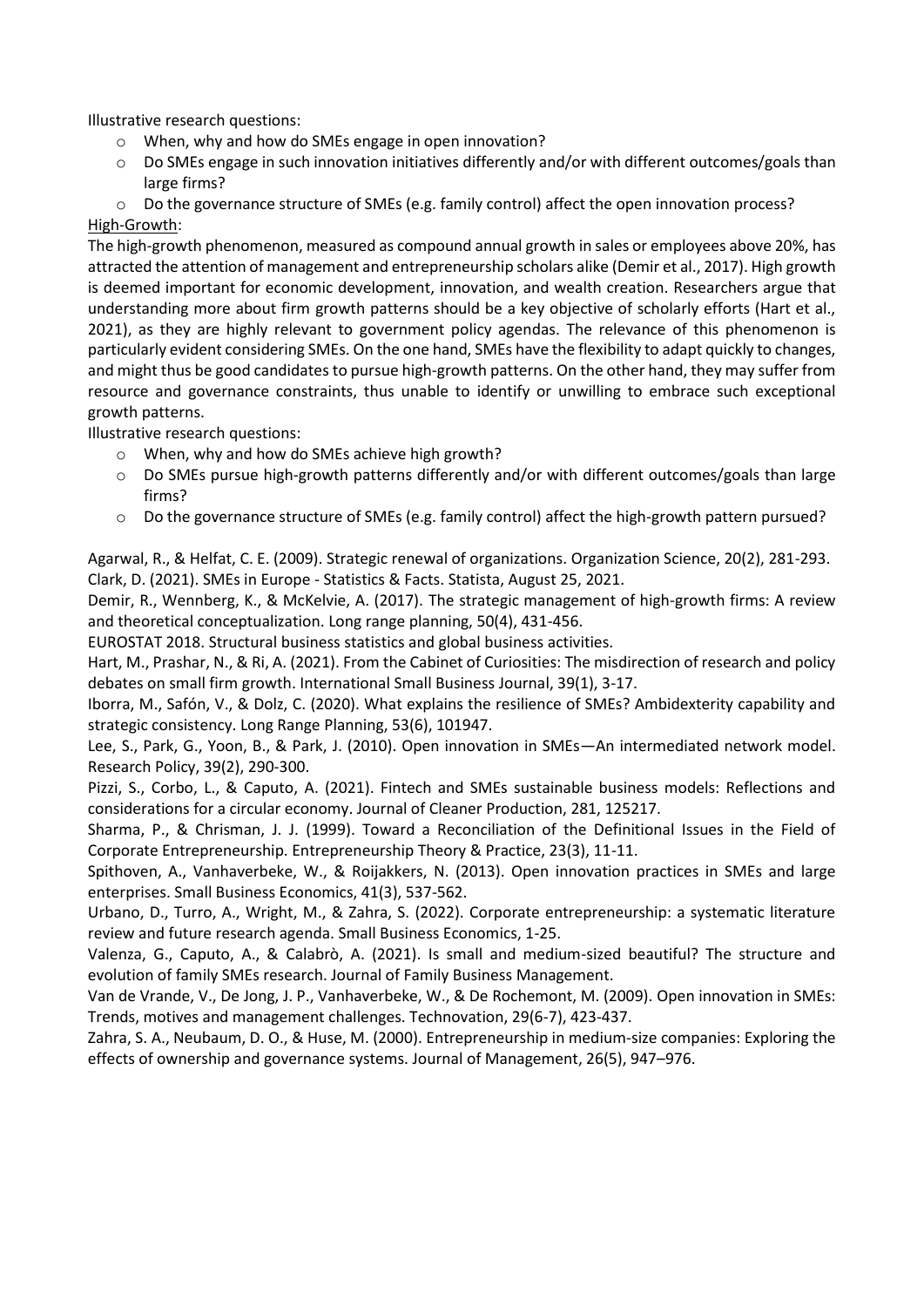### **7. Addressing complexity to design networks for economics, innovation, management and organization**

#### Corresponding organizers:

Giovanna Ferraro, Università di Parma, [giovanna.ferraro@unipr.it](mailto:giovanna.ferraro@unipr.it) Cristina Ponsiglione, Università degli Studi di Napoli Federico II, [cristina.ponsiglione@unina.it](mailto:cristina.ponsiglione@unina.it) Linda Ponta, LIUC Università Cattaneo, *ponta@liuc.it* 

This track focuses on the topic of complexity that is receiving increasing attention both from scholars and practitioners. It is recognized as a fundamental aspect of nowadays economies, markets, and organizations.. For example, related to the disruptive effects of the COVID-19 pandemic, complexity science proved invaluable in dealing with uncertainty and addressing economic and virus-diffusion dynamics. Results of complexity models can be very useful to support the decision-making process of governments, policymakers, managers, companies, and organizations belonging to the business ecosystem. Accordingly, finding new ways to change people's mindsets and rethink management systems, value chains, and organizational structures has become the new imperative in economics and management research. In this sense, complexity principles demonstrated being effective as a reference to understand the competitive, economic, environmental, and social dynamics affecting businesses nowadays.

Personal and collective behavior, decision-making processes, management approaches and organizational practices are characterized by social and economic relationships, which are well described using complexity and its tools. In other words, complex systems are composed of interdependent agents that can be found everywhere on multiple scales, from the macro-level, including industries, markets, and countries, to the micro-level, involving firms, work teams, and individuals. Similarly, modern organizations face a wide range of problems, which present different configurations/dimensions of complexity, such as: 1) diversity and heterogeneity of agents and their connections, 2) interdependent structures between agents, 3) ambiguity of available information, and 4) environmental dynamics. In this regard, methodologies based on agent based modeling, network analysis, system dynamics, text mining, evolutionary game theory, and percolation theory are very suitable.

In addition, the diffusion of new technologies for massive data collection offers the opportunity to measure and evaluate complex system dynamics through data-driven methodologies. New tools can be used to collect large amounts of rich, high-quality and reliable data, in almost real time. They provide automatic and more objective measurements of individual, team and firm behaviors, supporting scholars in the analysis of complex systems.

This session is dedicated to innovative research at the nexus of complexity science and network science. The papers presented in this session should discuss new methods, applications, or theoretical approaches. We are interested in basic and applied studies. We invite manuscript submissions that: investigate the drivers of complexity in management systems, value chains (and business ecosystems), and organizational structures; analyze the relationship between complexity and resilience, fostering sustainability of the economy, a greenenergy transition, and innovative and unconventional policies and regulation measures to support also social sustainable innovation processes; explore approaches and tools adopted by companies to self-organize and adapt to the complexity of their external environment.

Research that digs into the complexity of big data is also welcome. In particular, while text mining and social networks have evolved into mature yet still quickly advancing fields, the work at their intersection lags behind on theoretical, empirical, and methodological foundations.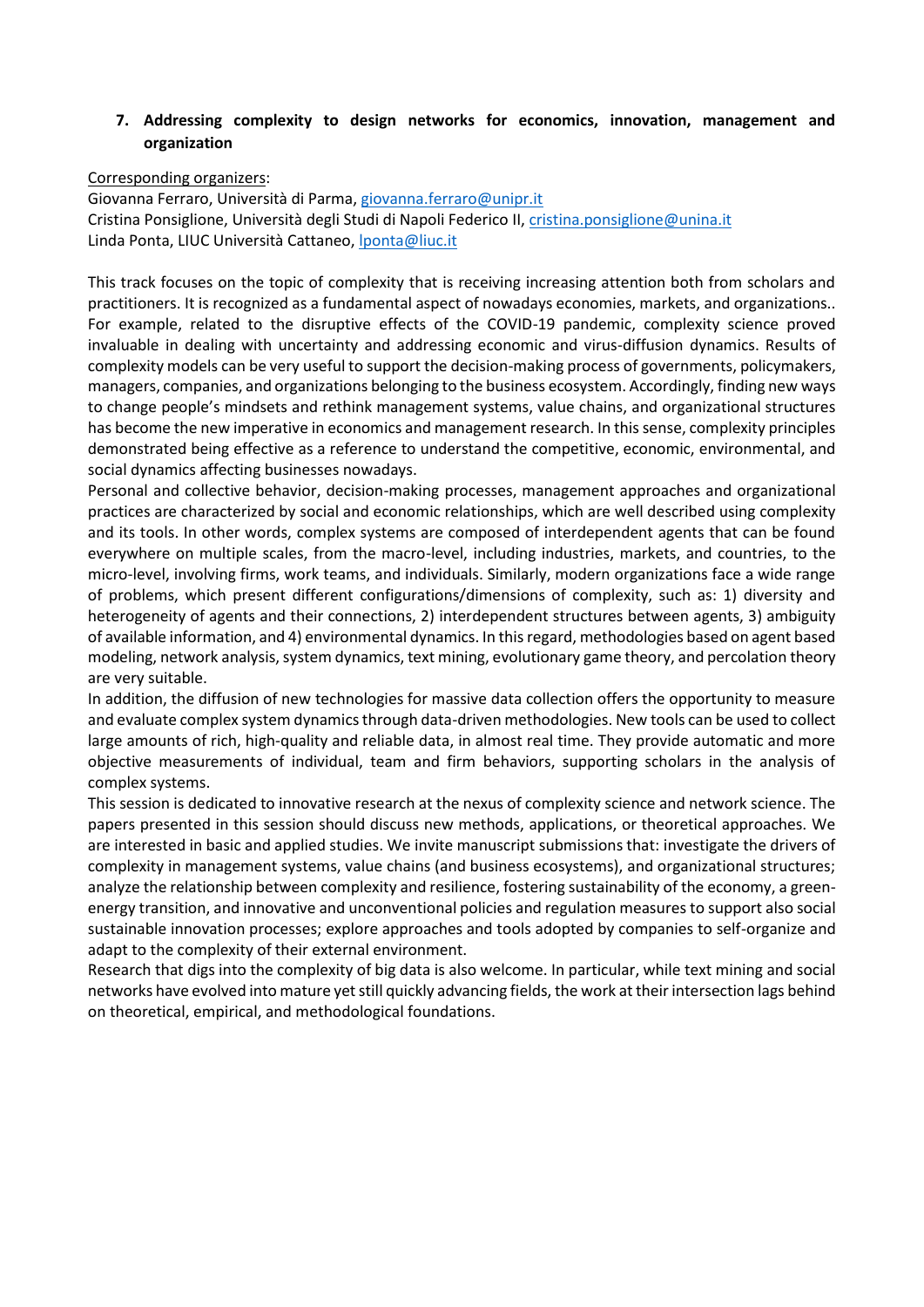### **8. The role of emerging technologies for the achievement of SDGs in an Industry 5.0 perspective**

#### Corresponding organizer:

Francesca Michelino, Università degli Studi di Salerno, [fmichelino@unisa.it](mailto:fmichelino@unisa.it)

The rise of emerging technologies in the international landscape generated a disruptive impact on the business world. The technological choices that organizations should face in order to maintain a competitive advantage and, at the same time, guarantee sustainability are highly complex. Industry 4.0 is supporting business models transformation by leveraging efficiency, flexibility and productivity and providing huge opportunities for innovation and competitiveness (Ibarra et al., 2015; Rüßmann et al., 2018).

The emerging technologies on which the Industry 4.0 paradigm is built may also improve industrial sustainability, from both the environmental and the social point of view (Muller et al., 2018; Stock & Seliger, 2016). Indeed, the new Industry 5.0 paradigm promotes a vison of industry that aims beyond efficiency and productivity reinforcing the role and the contribution of industry to society. Yet, even if both Industry 4.0 and sustainability have gained high attention from both academia and practitioners, literature on the relationships between these two topics is still incomplete (Beltrami et al., 2021). Therefore, the track calls for papers and researches aiming to increase the body of knowledge on the interplay between the use of emerging technologies for business transformation and the attainment of Sustainable Development Goals (SDGs).

The potential topics for the track may include, but are not limited to papers:

- o Analyzing environmental and social implications of Industry 4.0 technologies;
- o Investigating how Industry 4.0 technologies can promote new sustainable business models;
- $\circ$  Suggesting environmental and social sustainability assessment systems for Industry 4.0 technologies;
- o Investigating corporate governance mechanisms for Industry 4.0 technologies enhancing environmental and social sustainability;
- o Analyzing sustainable supply chain management enhanced by Industry 4.0 technologies;
- o Investigating the contribution of Industry 4.0 technologies to the attainment of SDGs;
- o Analyzing how Industry 4.0 technologies enhance both business and sustainability performances;
- o Investigating different implementation opportunities of sustainable-oriented Industry 4.0 technologies in different industries;
- $\circ$  Analyzing differences in implementation of sustainable-oriented Industry 4.0 technologies between large companies and SMEs.

Papers can be both conceptual and empirical, including, but not limited to, literature reviews, case studies, surveys, secondary data analysis and simulations. The inclusion of practical and managerial implications leveraging on the results are welcome. The publication of a Special Issue in an academic journal is under evaluation.

Beltrami, M., Orzes, G., Sarkis, J., & Sartor, M. (2021), Industry 4.0 and sustainability: Towards conceptualization and theory, Journal of Cleaner Production, Vol. 312, pp. 1-21.

Ibarra, D., Ganzarain, J., & Igartua, J.I. (2018), Business model innovation through Industry 4.0: a review, Procedia Manufacturing, Vol. 22, pp. 4-10.

Müller, J.M., Kiel, D., & Voigt, K.I. (2018), What drives the implementation of Industry 4.0? The role of opportunities and challenges in the context of sustainability, Sustainability, Vol. 10, No. 1, p. 247.

Rüßmann, M., Lorenz, M., Gerbert, P., Waldner, M., Justus, J., Engel P., & Harnisch, M. (2015), Industry 4.0: the future of productivity and growth in manufacturing industries, Boston Consulting Group, Vol. 9, No. 1, pp. 54-89.

Stock, T., & Seliger, G. (2016), Opportunities of sustainable manufacturing in industry 4.0, Procedia CIRP, Vol. 40, pp. 536-54.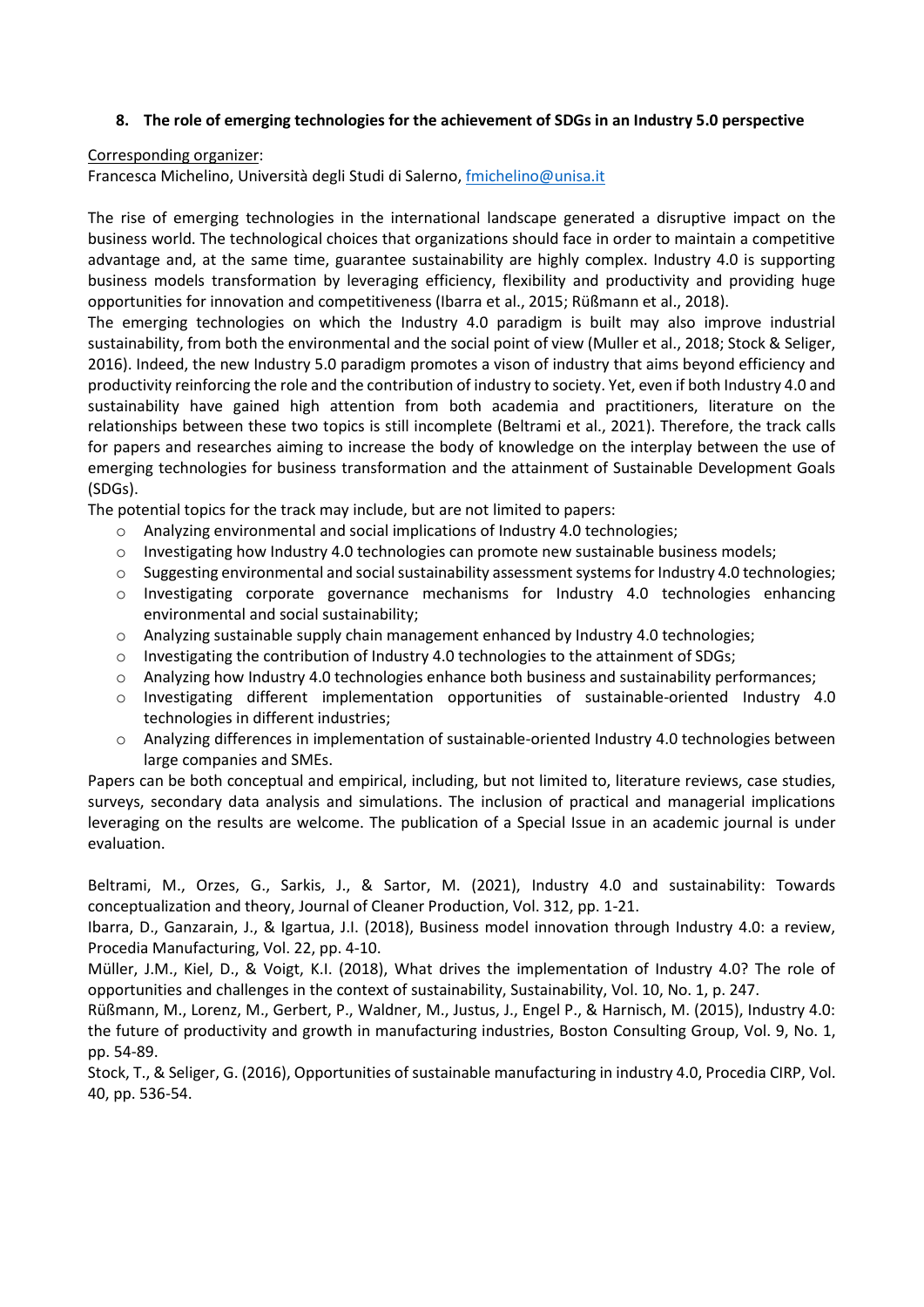#### **9. Higher education and manifestations of entrepreneurship: towards a multifaceted perspective**

#### Corresponding organizer:

Davide Hahn, Università degli Studi di Bergamo, [davide.hahn@unibg.it](mailto:davide.hahn@unibg.it)

In face of to the undisputed importance of entrepreneurship for economic growth and social development (Audretsch & Keilbach, 2008; Stuetzer et al., 2018; Van Praag & Versloot, 2007), higher education institution (HEI) ecosystems represent a fertile ground for entrepreneurship in several respects (Siegel & Wright, 2015). In terms of teaching (i.e. first mission), university play a central role in equipping its members with entrepreneurial skills, through specific entrepreneurship education programs (Hahn et al., 2020) or through the design of course of studies that combine technical and managerial education (Colombo & Piva, 2020). In terms of research (i.e. second mission), HEIs are a source of knowledge spillovers, such as new technologies and innovations, that can be commercialized by new ventures (Agarwal & Shah, 2014; Lindholm-Dahlstrand et al., 2019; Shah & Pahnke, 2014). In terms of the third or entrepreneurial mission, HEI and the stakeholders connected to the university, such as incubators or science parks, – together forming the HEI ecosystem (Graham, 2014) – also provide infrastructures and resources that support technology transfer and the creation of new businesses (Civera et al., 2020; Lyons & Zhang, 2018). For all these reasons, the research field of university-based entrepreneurship exponentially grown in the last decade (Fini et al., 2018; Guindalini et al., 2021).

However, while research has largely acknowledged the pivotal role of HEI ecosystems in driving entrepreneurship, less is known on how different configurations of HEI ecosystems lead to various manifestations of entrepreneurship, defined as the identification and exploitation of new business opportunities through venture creation or within existing organizations (Shane & Venkatamaran, 2000). For example, HEI are known to generate both academic entrepreneurship and student entrepreneurship. The former describes entrepreneurial engagement of faculty (Perkmann et al., 2020) and can have various forms, ranging from the creation of academic spinoffs to research collaborations with industry. Student entrepreneurship, instead, indicates those entrepreneurial activities undertaken by university students and recent graduates (within 5 years after graduation; Colombo & Piva, 2020). Even though most research has focused on academic entrepreneurship, student entrepreneurship has the greatest impact on national economies and innovation systems (Åstebro et al., 2012; Wright et al., 2017).

Additionally, we urge to know more about the outcomes of the entrepreneurial activities undertaken by scientists (Mathisen & Rasmussen, 2019) or fresh graduates (Eesley & Lee, 2021) in order deepen our understanding on the extent and conditions under which manifestations of entrepreneurship generated by HEI institutions actually yield impact on social and economic development. For these reasons, in order to stimulate more research on how HEI ecosystems influence different manifestations of entrepreneurship and their impact, this track looks for papers at the that focus on various types of entrepreneurial activities generated by HEIs, embracing a micro, meso or macro-level of analysis or a multilevel approach. Bringing together scholars from different research areas (e.g., higher education, regional studies, technology entrepreneurship, new venture creation, career studies, entrepreneurial finance) and disciplines (e.g., economics, innovation, entrepreneurship, management, social psychology) that reflect the heterogenous and complementary research expertise of the organizers, the goal of this track is creating a fruitful debate on the role of HEI ecosystems in driving socio-economic development through entrepreneurship.

We think that our track could nicely fit into the conference because it stimulates a scholarly debate on the role of research and education in driving the commercialization of innovations. In particular, by combining the focus on technologies with attention to managerial aspect, management engineering scholars and educators can provide a valuable contribution in steering education and research towards the promotion of entrepreneurial endeavors. This is crucial for the development of the engineering field, as recently emphasized by the COPI (Conferenza per l'Ingegneria) position paper "Ingegneria 2040: le nuove sfide nella formazione degli ingegneri nella società della conoscenza". Additionally, attending the track can benefit scholars who have the opportunity to learn more about this intriguing, pervasive and growing research field that has been attracting interest from the broader (Fini et al., 2019), entrepreneurship (Abootorabi et al., 2021) and innovation (Bruneel et al., 2021). Indeed, numerous scholars at both national and international level have expressed the interest for the track.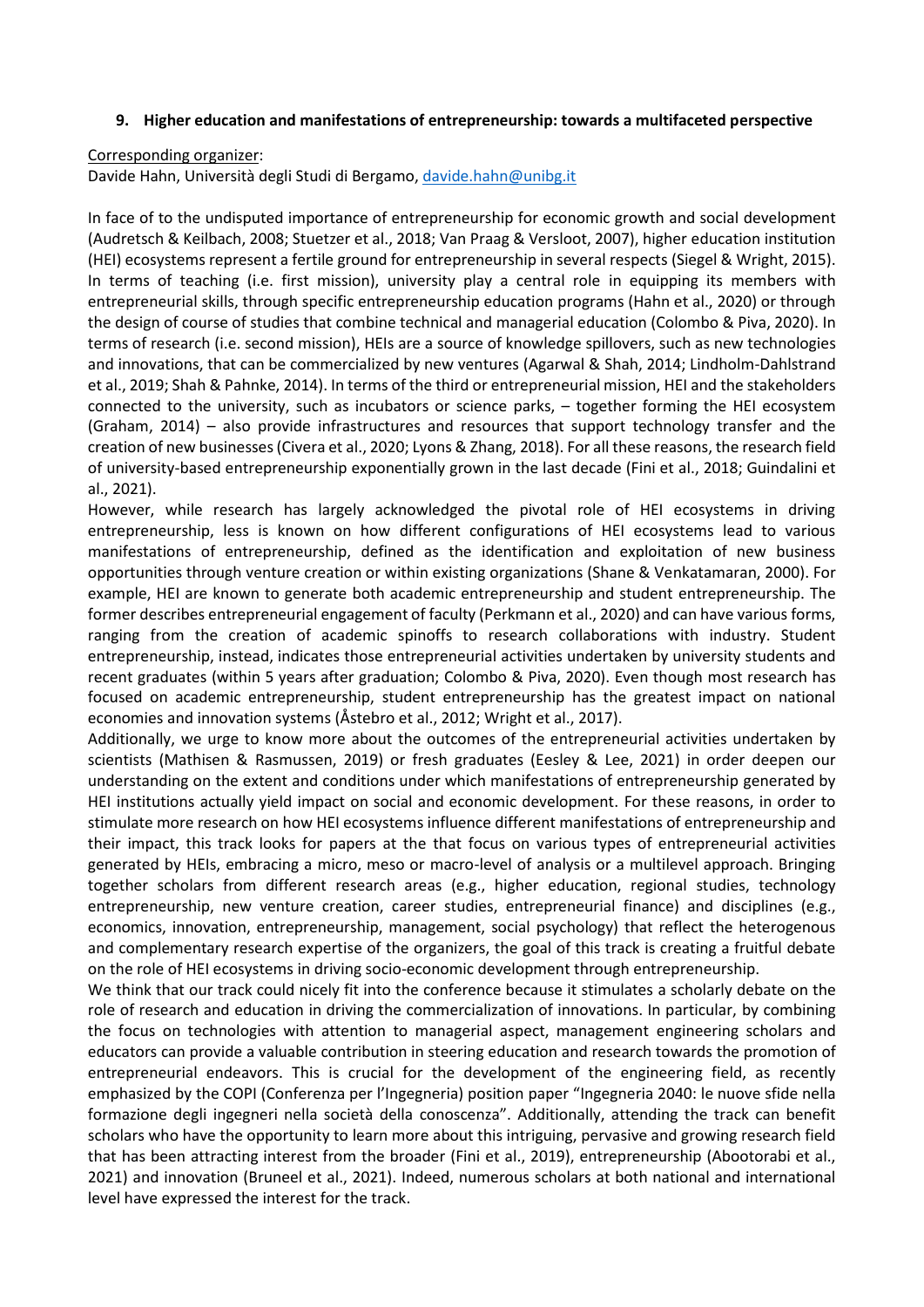Some potential topic areas we suggest are (but not limited to):

- $\circ$  How do specific elements of the HEI ecosystem, such as educational offerings, lead to different forms of student entrepreneurship (not just venture creation but also intrapreneurship in SMEs and corporations as well as succession in family firms, cf. Hahn et al., 2021)?
- o What are the antecedents and outcomes of necessity vs. opportunity-driven university-based entrepreneurship (cf. Civera et al., 2020)?
- o What are the development trajectories of different types of academic spinoffs (e.g., researchtransfer, method-transfer or competence spin-offs, cf. Müller, 2010; professor vs student start-ups, cf. Roche et al., 2020)?
- o What is the relationship between the university research orientation (cf. Centobelli et al., 2019) on the performances of university-based spin-offs, such as fundraising and commercialization?
- o To what extent and under which circumstances does entrepreneurship education foster social entrepreneurship (cf., Åstebro, & Hoos, 2021)?
- o How do HEI ecosystem foster female entrepreneurship?
- o What is the impact of university-entrepreneurship, for example in terms of job creation, inclusiveness, innovation and economic growth?
- o To what extent does university governance and leadership affect different forms of academic engagement, such as patenting or research collaborations with industry (cf. Perkmann et al., 2021)?
- o What are the career outcomes of student entrepreneurs (e.g., well-being, cf. Hahn, 2020, or wages, cf. Merida & Rocha, 2021) and of academic scientists (e.g., research productivity, cf. Fini et al., 2022)?
- o How does socialization in HEI ecosystems (cf. Kacperczyk, 2013) affect the formation and performances of entrepreneurial teams of student or academic start-ups?
- o How does university involvement in university-based firms affect their attractiveness to investors (cf. Colombo et al., 2019) or corporate buyers (cf. Mathisen et al., 2021)?
- o What the antecedents and outcomes of firms founded by star scientists (cf. Roche et al., 2020)?

Abootorabi, H., Wiklund, J., Johnson, A. R., & Miller, C. D. (2021). A holistic approach to the evolution of an entrepreneurial ecosystem: An exploratory study of academic spin-offs. Journal of Business Venturing, 36(5), 106143.

Agarwal, R., & Shah, S. K. (2014). Knowledge sources of entrepreneurship: Firm formation by academic, user and employee innovators. Research policy, 43(7), 1109-1133.

Åstebro, T., Bazzazian, N., & Braguinsky, S. (2012). Startups by recent university graduates and their faculty: Implications for university entrepreneurship policy. Research policy, 41(4), 663-677.

Åstebro, T., & Hoos, F. (2021). Impact measurement based on repeated randomized control trials: The case of a training program to encourage social entrepreneurship. Strategic Entrepreneurship Journal, 15(2), 254 278.

Audretsch, D. B., & Keilbach, M. (2008). Resolving the knowledge paradox: knowledge-spillover entrepreneurship and economic growth. Research Policy, 37(10), 1697-1705.

Bruneel, J., Clarysse, B., Bobelyn, A., & Wright, M. (2020). Liquidity events and VC-backed academic spin offs: The role of search alliances. Research Policy, 49(10), 104035.

Centobelli, P., Cerchione, R., Esposito, E., & Shashi, S. (2019). The mediating role of knowledge exploration and exploitation for the development of an entrepreneurial university. Management Decision, 57(12), 3301- 3320.

Civera, A., Meoli, M., & Vismara, S. (2020). Engagement of academics in university technology transfer: Opportunity and necessity academic entrepreneurship. European Economic Review, 123, 103376.

Colombo, M. G., Meoli, M., & Vismara, S. (2019). Signaling in science-based IPOs: The combined effect of affiliation with prestigious universities, underwriters, and venture capitalists. Journal of Business Venturing, 34(1), 141-177.

Colombo, M. G., & Piva, E. (2020). Start-ups launched by recent STEM university graduates: The impact of university education on entrepreneurial entry. Research Policy, 49(6), 103993.

Eesley, C. E., & Lee, Y. S. (2021). Do university entrepreneurship programs promote entrepreneurship?. Strategic Management Journal, 42(4), 833-861.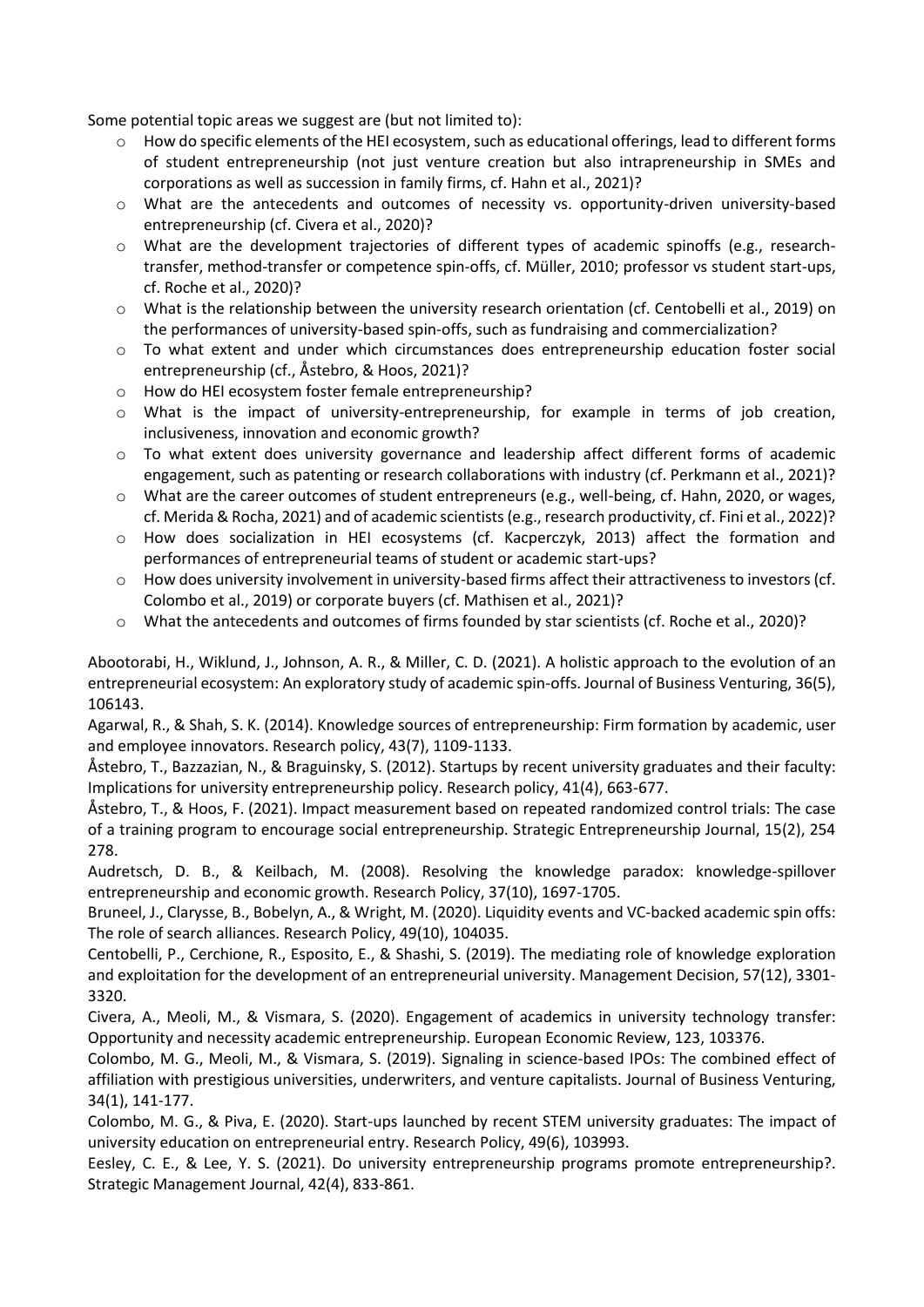Fini, R., Perkmann, M., & Ross, J. M. (2022). Attention to exploration: The effect of academic entrepreneurship on the production of scientific knowledge. Organization Science, 33(2), 688- 715.

Fini, R., Rasmussen, E., Siegel, D., & Wiklund, J. (2018). Rethinking the commercialization of public science: From entrepreneurial outcomes to societal impacts. Academy of Management Perspectives, 32(1), 4-20.

Fini, R., Rasmussen, E., Wiklund, J., & Wright, M. (2019). Theories from the lab: How research on science commercialization can contribute to management studies. Journal of Management Studies, 56(5), 865-894.

Graham, R. (2014). Creating university-based entrepreneurial ecosystems: evidence from emerging world leaders. Massachusetts Institute of Technology, 20(4).

Guindalini, C., Verreynne, M. L., & Kastelle, T. (2021). Taking scientific inventions to market: Mapping the academic entrepreneurship ecosystem. Technological Forecasting and Social Change, 173, 121144.

Hahn, D., Minola, T., Bosio, G., & Cassia, L. (2020). The impact of entrepreneurship education on university students' entrepreneurial skills: a family embeddedness perspective. Small Business Economics, 55(1), 257 282.

Hahn, D., Spitzley, D. I., Brumana, M., Ruzzene, A., Bechthold, L., Prügl, R., & Minola, T. (2021). Founding or succeeding? Exploring how family embeddedness shapes the entrepreneurial intentions of the next generation. Technological Forecasting and Social Change, 173, 121182.

Kacperczyk, A. J. (2013). Social influence and entrepreneurship: The effect of university peers on entrepreneurial entry. Organization Science, 24(3), 664-683.

Lindholm-Dahlstrand, Å., Andersson, M., & Carlsson, B. (2019). Entrepreneurial experimentation: a key function in systems of innovation. Small Business Economics, 53(3), 591-610.

Lyons, E., & Zhang, L. (2018). Who does (not) benefit from entrepreneurship programs?. Strategic Management Journal, 39(1), 85-112.

Mathisen, M. T., & Rasmussen, E. (2019). The development, growth, and performance of university spin offs: A critical review. The Journal of Technology Transfer, 44(6), 1891-1938.

Mathisen, M. T., Shankar, R. K., Widding, Ø., Rasmussen, E., & McKelvie, A. (2021). Enablers of exit through trade sale: the case of early-stage research-based spin-offs. Small Business Economics. https://doi.org/10.1007/s11187-021-00484-7.

Merida, A. L., & Rocha, V. (2021). It's about time: The timing of entrepreneurial experience and the career dynamics of university graduates. Research Policy, 50(1), 104135.

Müller, K. (2010). Academic spin-off's transfer speed—Analyzing the time from leaving university to venture. Research Policy, 39(2), 189-199.

Perkmann, M., Salandra, R., Tartari, V., McKelvey, M., & Hughes, A. (2021). Academic engagement: A review of the literature 2011-2019. Research Policy, 50(1), 104114.

Roche, M. P., Conti, A., & Rothaermel, F. T. (2020). Different founders, different venture outcomes: A comparative analysis of academic and non-academic startups. Research Policy, 49(10), 104062.

Shah, S. K., & Pahnke, E. C. (2014). Parting the ivory curtain: understanding how universities support a diverse set of startups. The Journal of Technology Transfer, 39(5), 780-792.

Shane, S., & Venkataraman, S. (2000). The promise of entrepreneurship as a field of research. Academy of management review, 25(1), 217-226.

Siegel, D. S., & Wright, M. (2015). Academic entrepreneurship: time for a rethink?. British journal of management, 26(4), 582-595.

Stuetzer, M., Audretsch, D. B., Obschonka, M., Gosling, S. D., Rentfrow, P. J., & Potter, J. (2018). Entrepreneurship culture, knowledge spillovers and the growth of regions. Regional Studies, 52(5), 608-618. Van Praag, C. M., & Versloot, P. H. (2007). What is the value of entrepreneurship? A review of recentresearch. Small business economics, 29(4), 351-382.

Wright, M., Siegel, D. S., & Mustar, P. (2017). An emerging ecosystem for student start-ups. The Journal of Technology Transfer, 42(4), 909-922.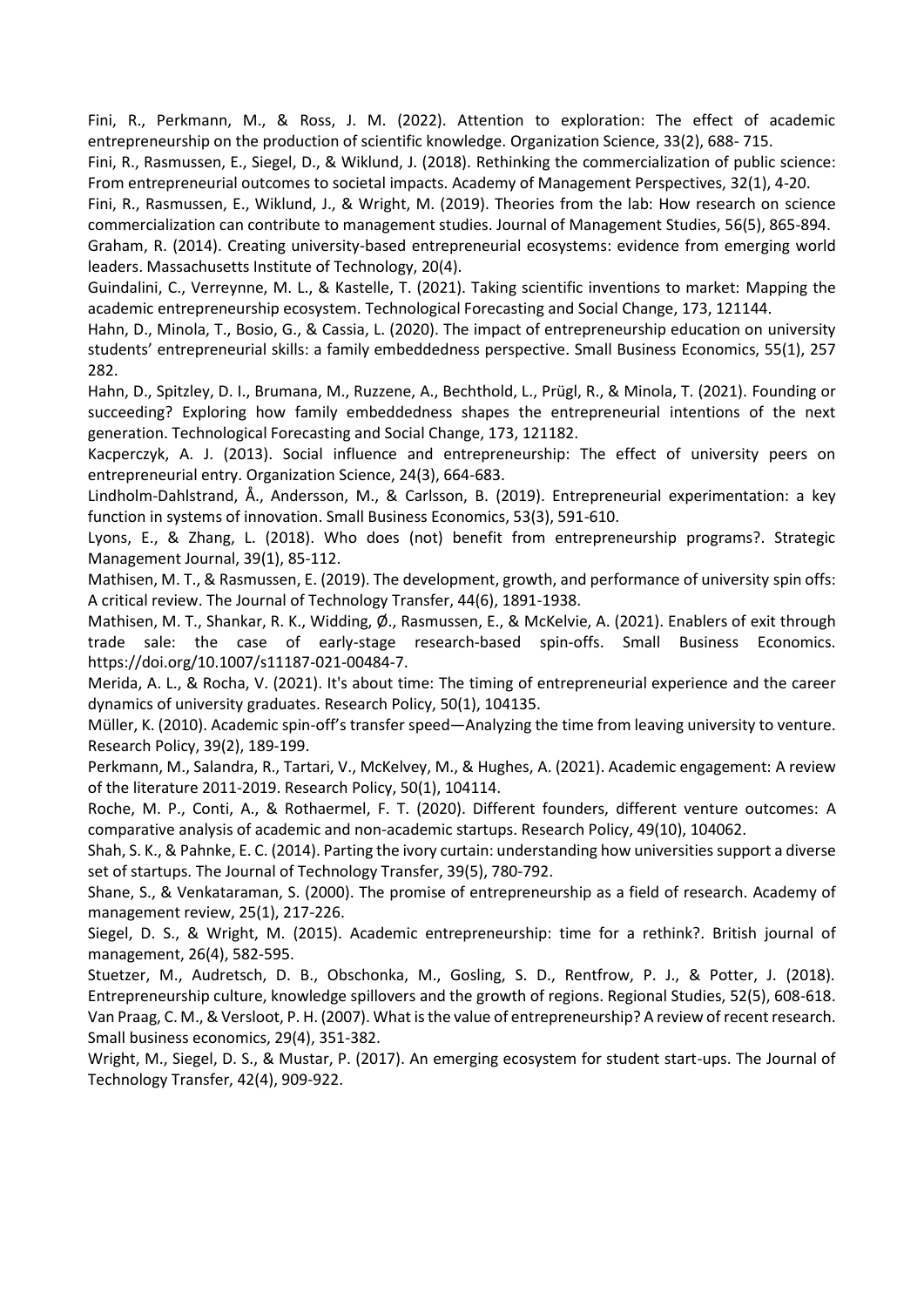### **10. The evolution of consumer behavior when dealing with digital technologies and platforms**

Corresponding organizer:

Debora Bettiga, Politecnico di Milano, [debora.bettiga@polimi.it](mailto:debora.bettiga@polimi.it)

The aim of this track is to trigger discussion on how new digital technologies and platform business models are affecting consumer behaviours. In particular, it will explore the main opportunities and challenges coming from the new digital and virtual environments (e.g., virtual branded experiences, augmented reality, immersive experiences) born in the last years. The track intends also to shed light on how these new environments may facilitate the cooperation among multiple actors in the definition, delivery, and consumption of products and services, and on how they may impact the interactions between companies and consumers from different points of view, such as in terms of efficiency, effectiveness, and quality of the marketing activities.

We invite scholars of different disciplines, such as marketing management, strategy, and innovation management, to share their latest research about the new digital market environment with respect to the impact on the company-consumers relationship. In particular, we welcome qualitative and quantitative contributions, both empirical and reviews, for a deep understanding of how marketing could leverage digital technologies and ecosystems to reshape the relationship with the market.

Due to the newness of the topic, we welcome both empirical and conceptual papers open to a variety of methods, including qualitative methods, surveys, observation, experiments (laboratory or field), data analytics (social network analysis, text mining, machine learning). More specifically, the following topics are welcome:

- o How to shape digital and interactive marketing environments (including research on social media, online advertising, omnichannel marketing and retailing, influencer marketing, recommendation systems, chatbots, mobile marketing, technology-enabled marketing systems)
- $\circ$  The impact of digital technologies on marketing activities performance (in terms of efficiency, effectiveness, and quality).
- o The influence of immersive virtual experiences on brand perceptions, purchase decisions, and individuals' affective and behavioral responses
- o Relevant experiences about the implementation of digitally enabled marketing strategies and initiatives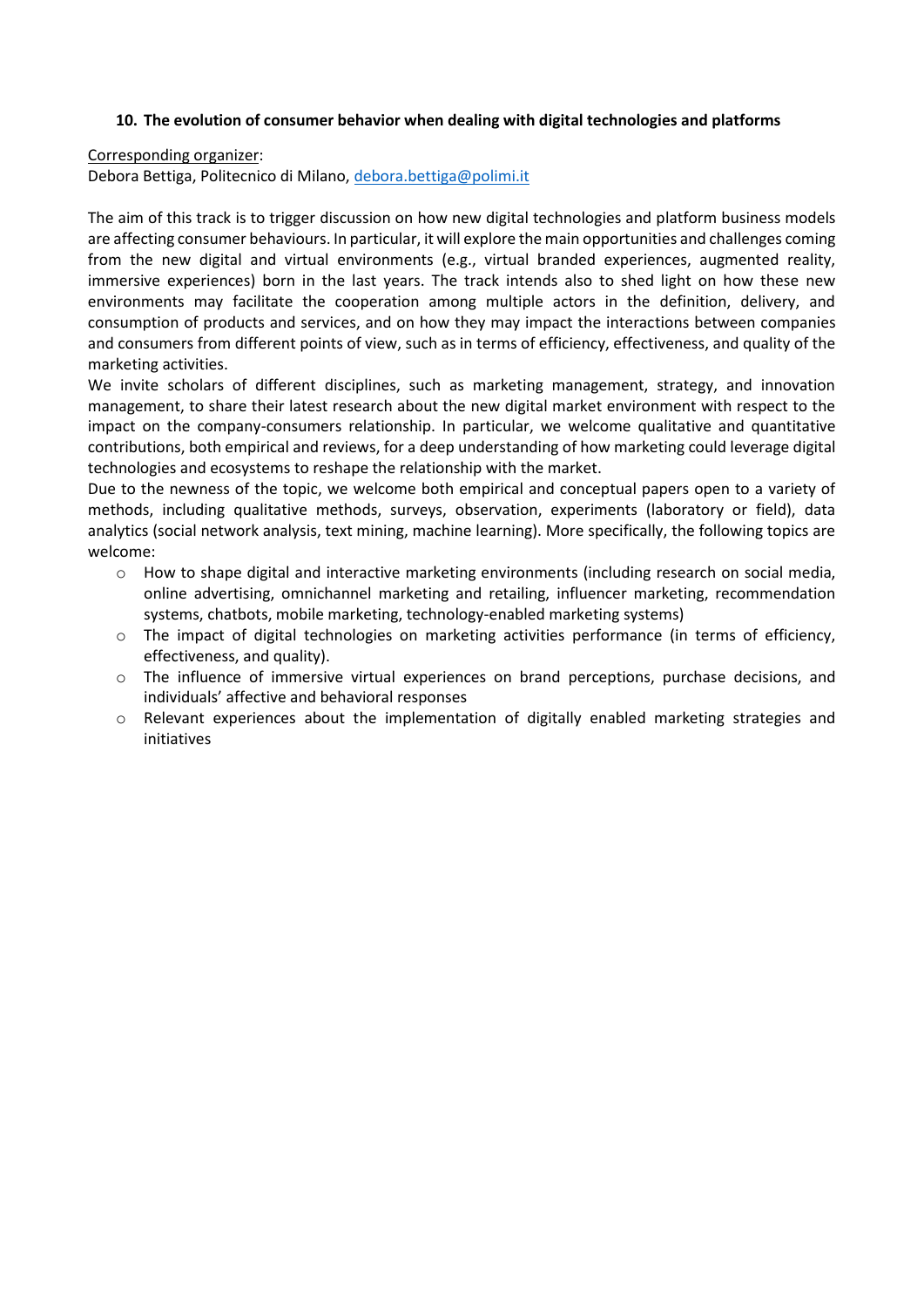### **11. Platform thinking for innovation: from crowdsourcing to business transformation**

Corresponding organizers:

Mariangela Piazza, Università degli Studi di Palermo, [mariangela.piazza@unipa.it](mailto:mariangela.piazza@unipa.it) Daniel Trabucchi, Politecnico di Milano, [daniel.trabucchi@polimi.it](mailto:daniel.trabucchi@polimi.it)

While technology (often) let the role of innovation trigger to business models (Rayna and Striukova, 2016), platforms became one of the most successful innovative ones in many fields. Platforms even challenged entire fields like taxi market or accommodation, thinking about the usual suspects like Uber and Airbnb (Yoffie, Gawer and Cusumano, 2019).

Over the years, platforms proved their ability to leverage idle assets – being there on the market or within existing firms – to grow, become bigger and more relevant (Trabucchi, Sanasi, Ghezzi and Buganza, 2021). In doing so, they often rely on the power of data (Trabucchi, Buganza and Pellizzoni, 2017) to exploit new business and innovation opportunities (Wang, Zhang and Song, 2020).

Even if platforms are "nothing new", the importance of platform-based businesses in the modern economy is growing continuously and becoming increasingly relevant. Specifically, the deployment of digital technologies has enhanced the applicability of multi-sided business models, enabling companies to act not just as builders and owners of assets, but as orchestrators of external resources. Management research has therefore focused increasingly on the unique aspects of this model. At the center of a multi-sided platform there is a platform provider that enables a transaction between the sides, reducing the relative transaction costs. Two-sided platforms (or formerly two-sided markets) are businesses that "enable interactions between end-users, and try to get the two (or multiple) sides 'on board' by appropriately charging each side" (Rochet and Tirole, 2006, p. 645). In other words, these platforms act as match-makers between two (or more) different but interconnected groups of users: travelers and hosts for Airbnb, riders and drivers for Uber, project creators and funders for crowdfunding platforms, app developers and app users in mobile app markets, creating indirect network effects (Katz and Shapiro, 1985).

Among others, crowdsourcing platforms represent a specific kind of two-sided platforms that have attract the interest of scholar since able to stimulate creativity, generate new knowledge and generate innovation (Koholer, 2015; Mazzola et al., 2020; Piazza et al., 2022). Indeed, crowdsourcing platform act as intermediaries who provide a two-sided marketplace with one group of users, known as seekers (usually firms), broadcasting innovation-related tasks, and another large and undefined group of users, known as solvers, working on these tasks by submitting solutions (Mazzola et al., 2018).

The peculiarities of this market structure have been investigated over the last two decades in the economic literature. Particularly, specific attention has been devoted to the pricing mechanisms and the role of the network externalities (Rochet and Tirole, 2006; Parker and Van Alstyne, 2005). The more recent literature highlights how the resource configuration behind these businesses is significantly different from the companies based on linear value chains (Amit and Zott, 2015) or how the development process can be particularly challenging (Perks et al., 2017). Furthermore, these companies need to design and manage complex business models based on a double value proposition (Muzellec et al., 2015).

While researchers made a great job in analyzing and offering possible solutions to the issues of platforms, the list of "the usual suspects" that made the platform model successful is long, very long, especially in the tech and service space. Is that all? Still, what are the opportunities that thinking through the platforms lenses – defined as "Platform Thinking", see Trabucchi and Buganza, 2021 – may open up to established businesses? Especially to those fields where the digital transformation is still going on but are suffering from the increased competition coming from the "new worlds"?

To take advantage of this innovative business model, innovation leaders must understand platforms, their opportunities and challenges, and their power and limitations. This is (clearly) important in the world of digital services, but also in the brick and mortar industries, in the industrial space and in all those fields that may go through a "platformization" process to gain back their relevance.

Few recent studies highlight that companies are also looking in this direction. This call for submission aims at stimulating research in this direction, with topics that may include, but are not restricted to:

- o The application of platform thinking or platformization process to industrial setting
- o The evolution of product platforms in multi-sided platforms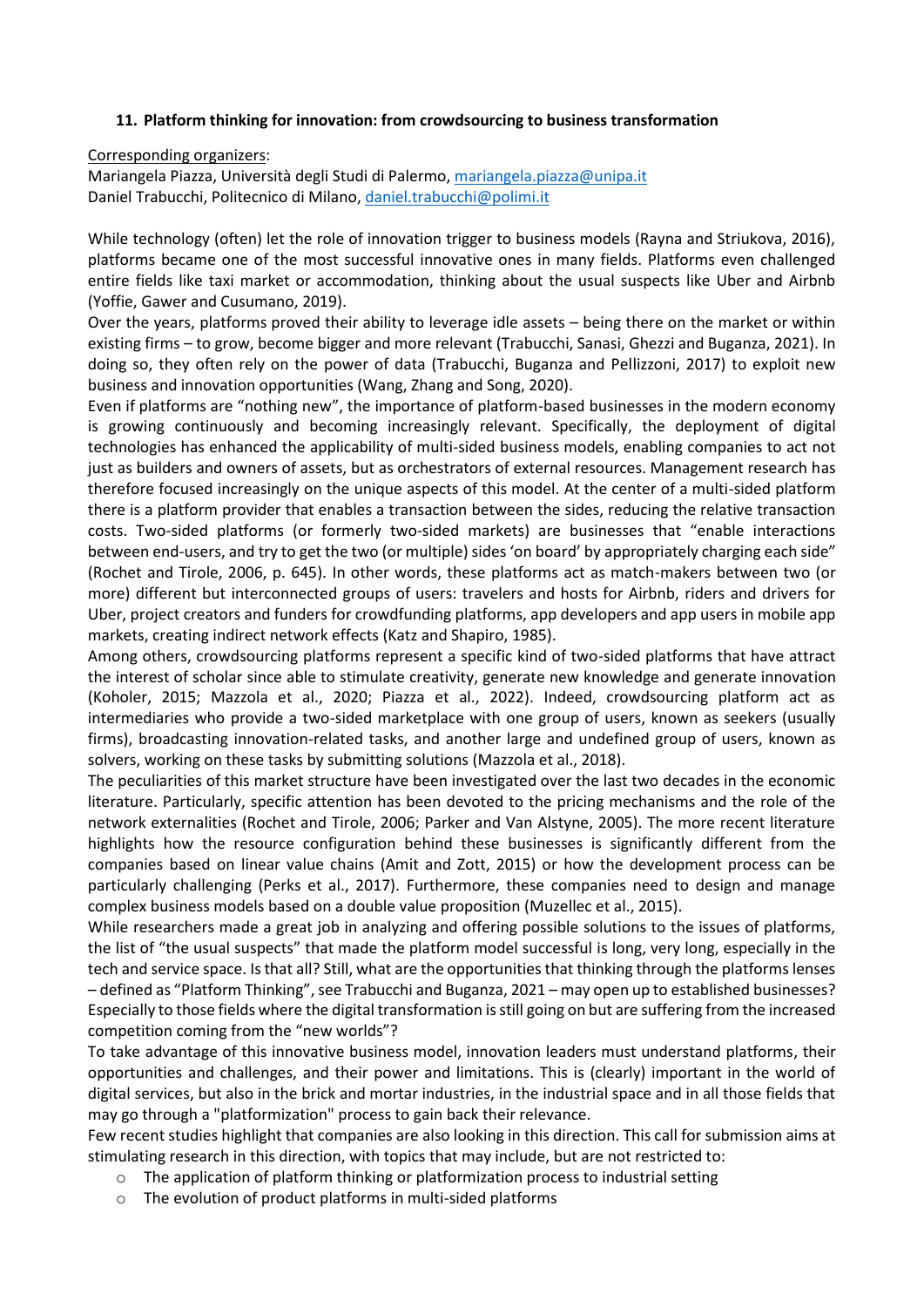- o The transformation towards platform ecosystems of retailers and physical businesses
- $\circ$  The opportunities of data-driven business models based on platform mechanisms in industrial setting
- o The role of crowdsourcing platforms in matching demand and supply for technological, sustainable, and social innovation
- $\circ$  The design of value capture and value creation mechanisms in crowdsourcing platform
- $\circ$  The use of crowdsourcing platforms for pursuing business model innovation strategies

Amit, R., & Zott, C. (2015). Crafting business architecture: The antecedents of business model design. Strategic Entrepreneurship Journal, 9(4), 331-350.

Katz, M. L., & Shapiro, C. (1985). Network externalities, competition, and compatibility. The American Economic Review, 75(3), 424-440.

Kohler, T. (2015). Crowdsourcing-based business models: How to create and capture value. California Management Review, 57(4), 63-84.

Mazzola, E., Acur, N., Piazza, M., & Perrone, G. (2018). "To own or not to own?" A study on the determinants and consequences of alternative intellectual property rights arrangements in crowdsourcing for innovation contests. Journal of Product Innovation Management, 35(6), 908-929.

Mazzola, E., Piazza, M., Acur, N., & Perrone, G. (2020). Treating the crowd fairly: Increasing the solvers' selfselection in idea innovation contests. Industrial Marketing Management, 91, 16-29.

Muzellec, L., Ronteau, S., & Lambkin, M. (2015). Two-sided internet platforms: A business model lifecycle perspective. Industrial Marketing Management, 45, 139-150.

Parker, G. G., & Van Alstyne, M. W. (2005). Two-sided network effects: A theory of information product design. Management Science, 51(10), 1494-1504. doi:10.1287/mnsc.1050.0400

Perks, H., Kowalkowski, C., Witell, L., & Gustafsson, A. (2017). Network orchestration for value platform development. Industrial Marketing Management, 67, 106-121.

Piazza, M., Mazzola, E., & Perrone, G. (2022). How can I signal my quality to emerge from the crowd? A study in the crowdsourcing context. Technological Forecasting and Social Change, 176, 121473.

Rayna, T., & Striukova, L. (2016). 360° Business Model Innovation: Toward an Integrated View of Business Model Innovation. Research-Technology Management, 59(3), 21-28.

Rochet, J. -., & Tirole, J. (2006). Two-sided markets: A progress report. RAND Journal of Economics, 37(3), 645-667.

Trabucchi, D., & Buganza, T. (2021). Landlords with no lands: a systematic literature review on hybrid multisided platforms and platform thinking. European Journal of Innovation Management.

Trabucchi, D., Buganza, T., & Pellizzoni, E. (2017). Give away your digital services: Leveraging big data to capture value . Research Technology Management, 60(2), 43-52.

Trabucchi, D., Sanasi, S., Ghezzi, A., & Buganza, T. (2020). Idle asset hunters—the secret of multi-sided platforms. Research-Technology Management, 64(1), 33-42.

Yoffie, D. B., Gawer, A., & Cusumano, M. A. (2019). A study of more than 250 platforms a reveal why most fail. Harvard Business Review.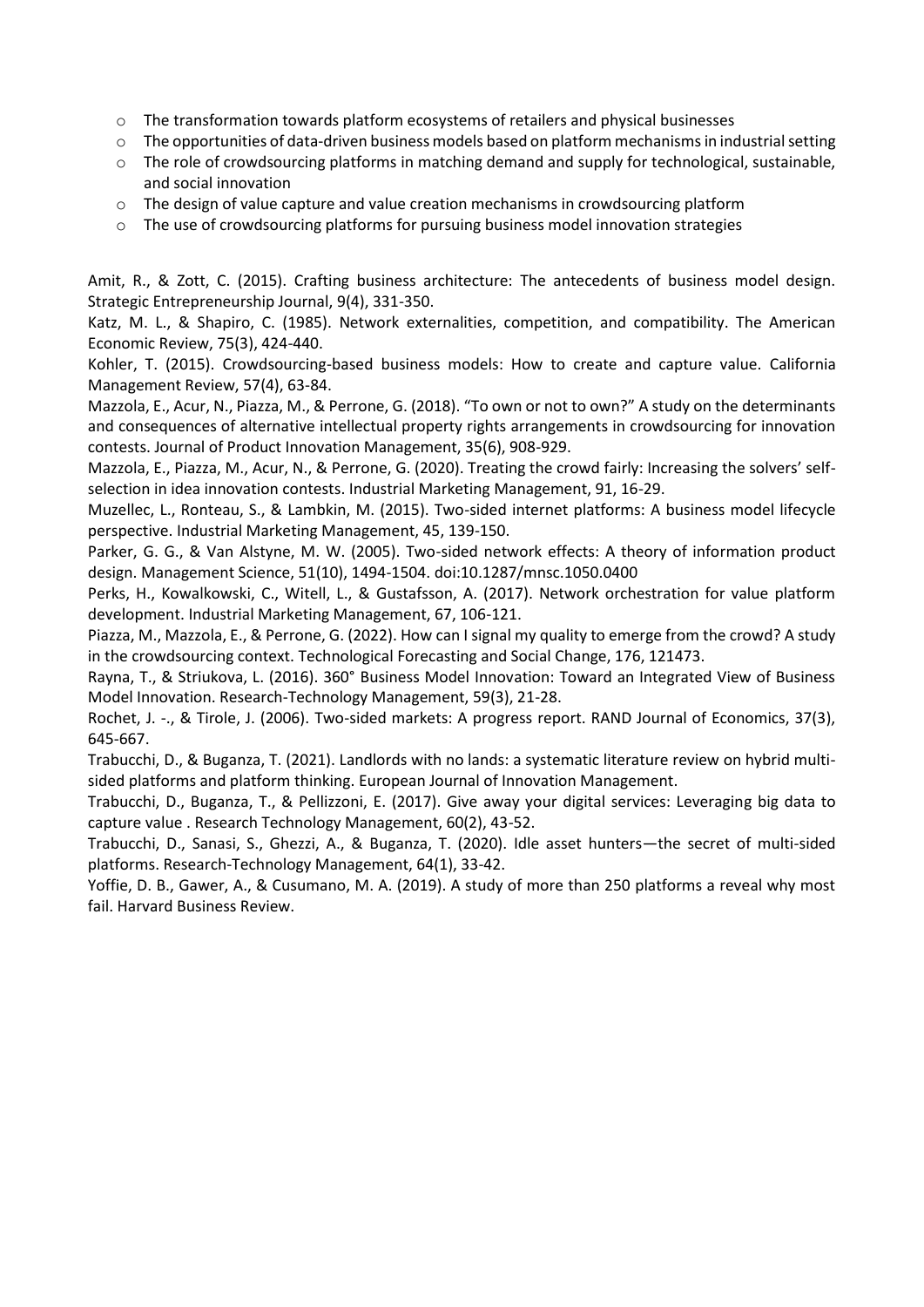#### **12. Healthcare organizations in digital transition: lesson learned and future challenges**

Corresponding organizer:

Emanuela Foglia, LIUC Università Cattaneo, [efoglia@liuc.it](mailto:efoglia@liuc.it)

Healthcare organizations are constantly pushed to improve the quality of care services in a context characterized by profound demographic, epidemiological and socio-economic changes (Lega et al., 2013). Population ageing, the steady increase of service demand from citizens and patients, the growing costs of innovative medicines, and the widespread implementation of cost containment policies are some of the factors that have increased the pressure on hospitals to embrace digital transformation (Mishra et al. 2022). Recently, innovative digital solutions have been adopted in many healthcare organizations to increase the efficiency of healthcare services as well as hospital performance (Kraus et al., 2021). Electronic Health Records, blockchain, telemedicine, cloud-based tools, and Artificial Intelligence (AI) are not only enabling a proper management of the high complexity of healthcare processes (Marques and Ferreira, 2020) but also providing practitioners with a huge set of opportunities to improve the effectiveness of clinical pathways and the delivery of cost-effective healthcare services. COVID-19 has accelerated this digital transition. Indeed, digital tools have been applied to address acute needs that have arisen as a direct or indirect consequence of the pandemic (e.g., apps for patient tracing, remote triage emergency services). Many of the solutions that have been implemented during the emergency could be consolidated in the future, contributing to the definition and adoption of new digital models of care.

Nevertheless, the benefits of adopting digital technologies are not always visible due to the lack of a coherent ecosystem able to support and drive forward the initiatives undertaken within individual healthcare organizations. To exploit their potential, care networks need to be reinvented following a multi stakeholders approach that actively involves and takes into account the needs of all actors operating at different levels to provide personalised healthcare services. Consequently, national healthcare systems and health organisations are required to rethink traditional care paradigms and move towards adopting a new model of "connected ecosystem" (Dougherty and Dunne, 2011), where all actors cooperate to improve the care services. This prioritises the redesign and re-engineering of healthcare processes (Gilmartin and D'Aunno, 2007; Drummond et al., 2013). Furthermore, to be effective, digital innovation should contaminate the whole healthcare chain, from the adoption of new technologies (drugs, medical devices, diagnostic and clinical procedures/protocols, as well as clinical pathways), to the implementation of evidence-based approaches, capable of supporting the decision-making process and measuring healthcare outcomes.

This track aims at triggering discussion on digital innovations to give evidence to the lessons learned in recent years, also in light of the pandemic, and to better understand the challenges that the healthcare system faces in implementing a "connected ecosystem", going beyond the boundaries of individual healthcare organizations. Moreover, it intends to shed light on how digital technologies may facilitate the cooperation among multiple actors in the delivery of cross-organizational healthcare services, and how they may affect performance. This track welcomes qualitative and quantitative contributions, empirical studies, and reviews, to investigate how healthcare organizations could leverage digital innovations and rethink their operations, processes, supply chains, and networks, pursuing multiple performance objectives. We encourage scholars of different disciplines, such as healthcare management, operations management, innovation management, information science and evidence-based management, to share their latest results.

The proponents of this track aim at collecting original and mature contributions to stimulate the debate among attendees, concerning, but not limited to, the following topics:

- o Which is the current adoption level of digital technologies in the healthcare context? Which enablers and barriers influence their diffusion?
- o Which are the most relevant experiences arising from their implementation in healthcare organisations?
- $\circ$  Which could be the levers (e.g., technological, policy-based, etc...) that can be used to accelerate the development of an effective digital innovation ecosystem in healthcare after the COVID-19 pandemic?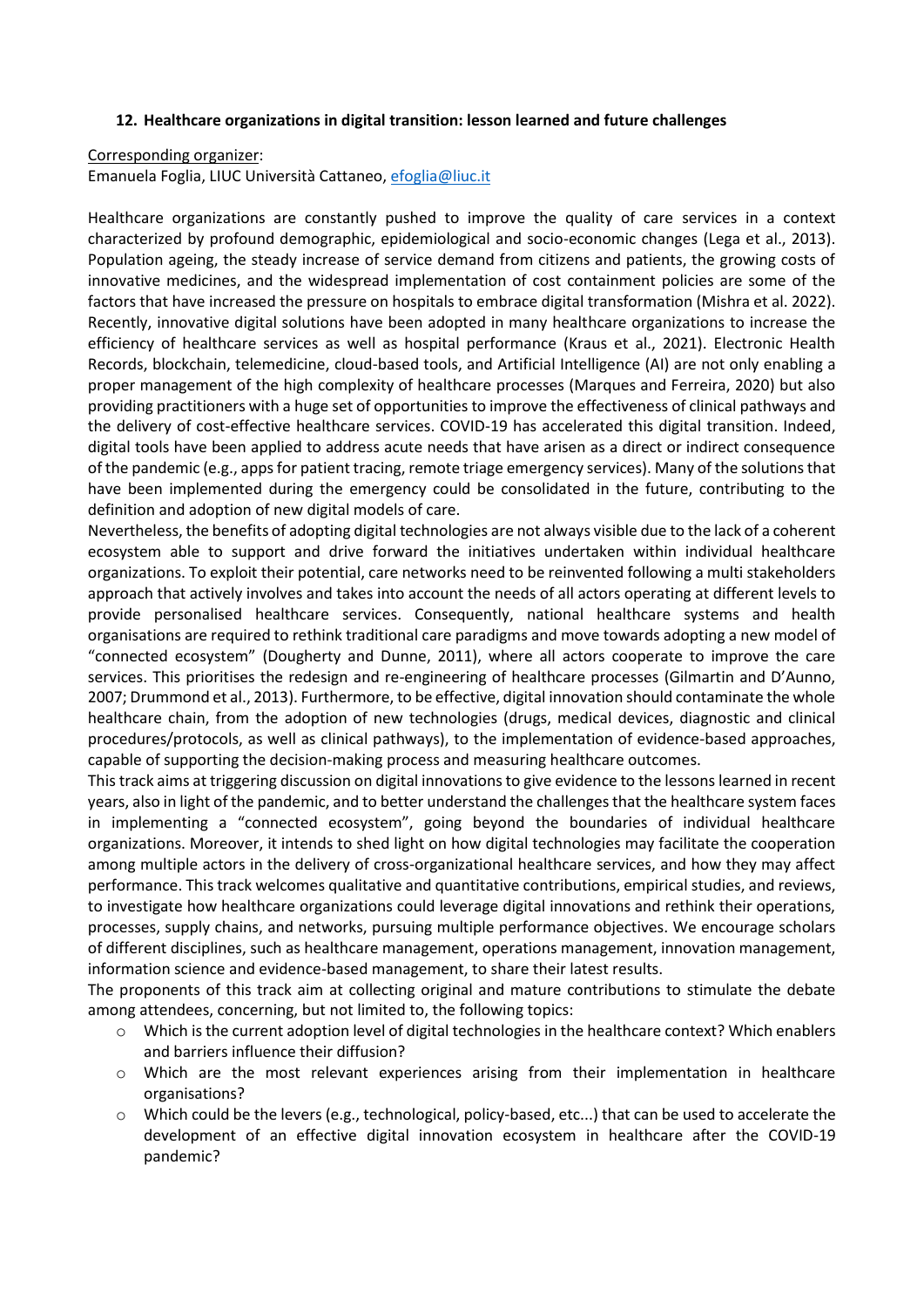- o How does digitalization influence horizontal collaboration (with actors at the same level of the value chain) and vertical collaboration (with actors at different levels of the value chain) in the healthcare context?
- o How do digital technologies impact the integration and coordination between hospital-based and community-based healthcare services?
- o How does digital innovation change business models and service delivery in healthcare organisations?
- o How could digital technologies support the redesign and co-creation of health services, both from intra- and inter-organizational perspectives?
- o How can data available from innovative technologies inform the human-centered design of healthcare services?
- $\circ$  What is the effect of digitalization on the performance of healthcare organizations?
- $\circ$  Which new competencies should be developed by all actors in the healthcare sector? How should both patients and professionals be empowered through new competencies and fully exploit innovations?
- o Which new organizational challenges emerge when designing and implementing digital technologies into clinical pathways and processes?
- o How can data-driven techniques be used to analyse inter-organizational processes and evaluate the performance of a digital innovation ecosystem in healthcare?
- o Which techniques and methodologies support the evaluation of tech-enabled solutions, with a multistakeholder approach?
- o What about the emergence of digital health start-ups and new entrepreneurial digital ventures in healthcare? Which are the main barriers/enablers of their growth? How might hospitals and other healthcare organizations benefit from them, through the development and adoption of innovative open innovation strategies?
- $\circ$  How could the digital transition positively affect the healthcare supply chain management?

These themes are original and pave the way for expanding existing research, as they have not been fully investigated in the literature within the healthcare context.

Dougherty D. and Dunne D.D. (2011). Organizing Ecologies of Complex Innovation. Organization Science, Vol 22 (5): 1121-1367

Drummond M., Shemilt I., Vale L., on behalf of the Campbell and Cochrane Economic Methods Group. (2013). Should The Cochrane Collaboration be producing reviews of efficiency? Cochrane Database of Systematic Reviews, Vol 24(10): ED000071.

Gilmartin M. and D'Aunno T. (2007). Leadership Research in Healthcare: A Review and a Roadmap. Academy of Management Annals, Vol 1(1): 387–438.

Kraus S., Schiavone F., Pluzhnikova A., and Invernizzi A. C. (2021). Digital transformation in healthcare: Analyzing the current state-of-research. Journal of Business Research, Vol 123: 557-567.

Lega F., Prenestini A. and Spurgeon P. (2013). Is management essential to improving the performance and sustainability of health care systems and organizations? A systematic review and a roadmap for future studies. Value in Health. Vol 16 (S1): S46-51

Marques I.C. and Ferreira J.J. (2020). Digital transformation in the area of health: Systematic review of 45 years of evolution. Health and Technology, Vol 10: 575-586.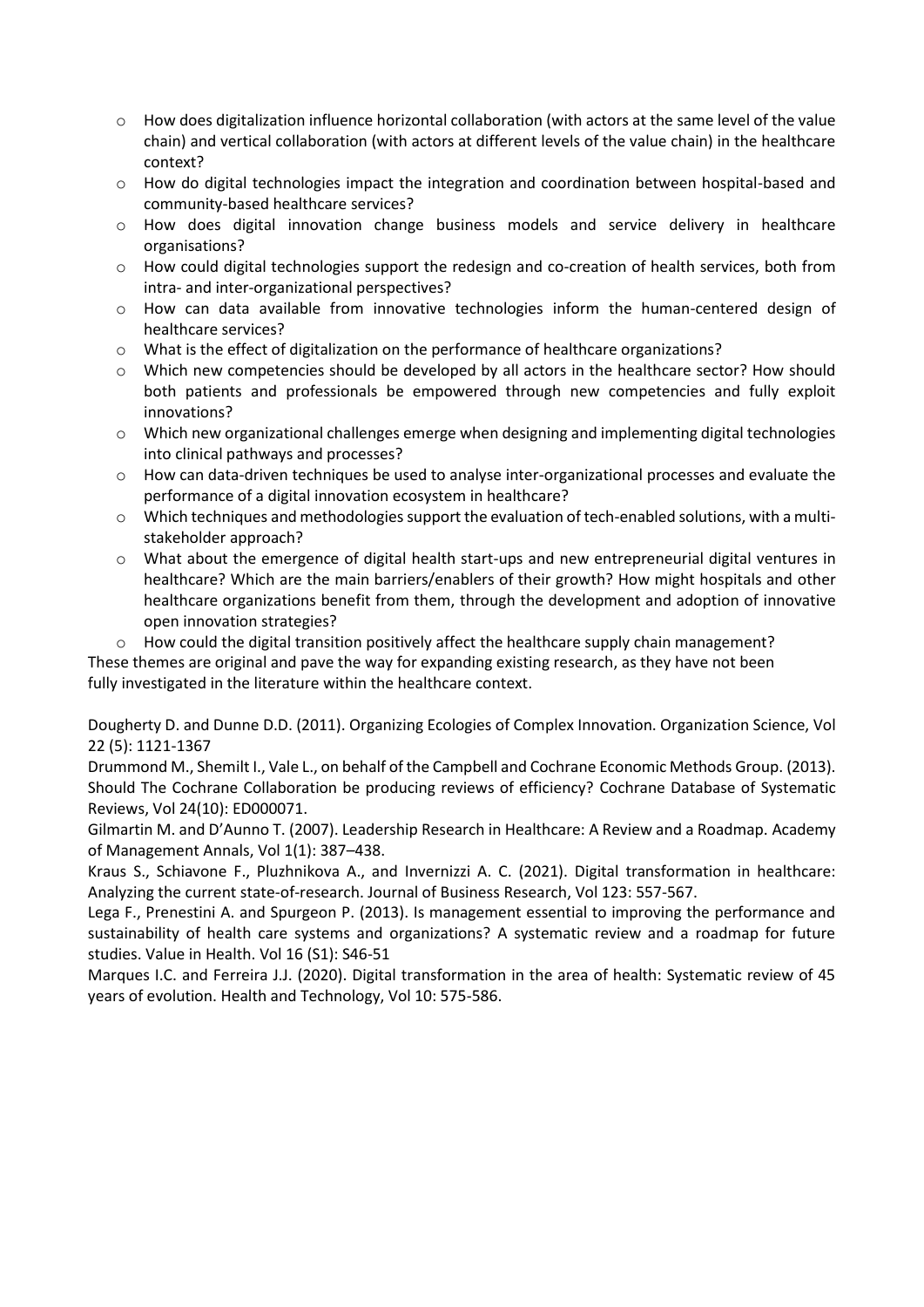### **13. Organizations in times of digital transformation: from digitalization capabilities to resilience**

Corresponding organizer:

Giulia Palombi, Sapienza Università di Roma, [giulia.palombi@uniroma1.it](mailto:giulia.palombi@uniroma1.it)

Digitalization is transforming organizations by advancing knowledge and creating new value for customers. Using the concept of digital transformation, we refer to topics of Smart Manufacturing, Industrial Internet of Things, Digital Factory, and Industry 4.0, which concur to rethink of industrial domains. For example, manufacturing firms interact with their customers by providing a richer user experience (Nylen and Holmstrom, 2015), enabling new connected product functionalities and integrating various operational processes, so that opportunities to co-create value through advanced service offerings are strengthened (Porter and Heppelmann, 2014; Lenka et al., 2017).

Although digitalization represents a new way for organizations to secure future competitiveness, the full potential of digitalization capabilities has not been largely realized. A key reason for lacking large scale digital transformation is connected to the inability of firms to understand and address management issues, including organizational resilience in the IT domain, or cyber resilience. We invite authors to submit contributions analysing the consequences of digitalization in organizations.

Topics must be focused on managerial and organizational aspects as well as they may target company or ecosystem at both strategic and operational level.

The topics of interest include, but are not limited to:

- o Digitalization capabilities for organizational resilience and competitiveness;
- o Approaches, mechanisms, activities and processes resulting in the implementation of digital platforms;
- o Ecosystem perspective on development of digitalization capability for realizing potential of competitiveness;
- o Correct balance of resources to be allocated in developing digitalization capabilities;
- $\circ$  Development and exploitation of digitalization capabilities for cybersecurity:
- o Digitalization capabilities driving new business models for exploiting cyber environment.

Lenka, S., Parida, V., & Wincent, J. (2017). Digitalization capabilities as enablers of value co-creation in servitizing firms. Psychology & marketing, 34(1), 92-100.

Nylén, D., & Holmström, J. (2015). Digital innovation strategy: A framework for diagnosing and improving digital product and service innovation. Business Horizons, 58(1), 57-67.

Porter, M. E., & Heppelmann, J. E. (2014). How smart, connected products are transforming competition. Harvard business review, 92(11), 64-88.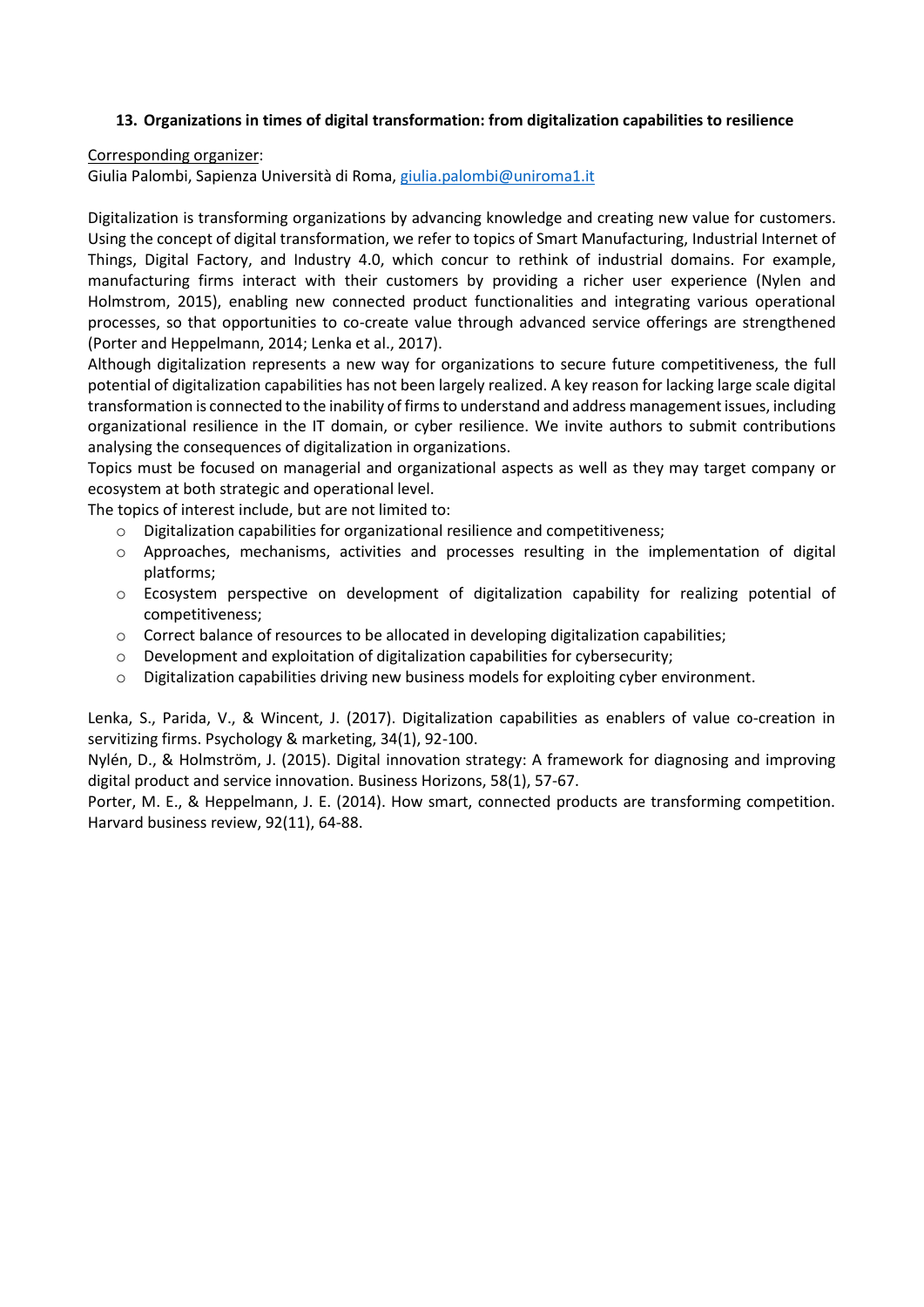# **14. Predictive and prescriptive analytics to support the decision-making process in reshaping services of general interest and industrial networks: models, methods, and applications**

#### Corresponding organizer:

Mattia Cattaneo, Università degli Studi di Bergamo, [mattia.cattaneo@unibg.it](mailto:mattia.cattaneo@unibg.it)

In the last decades, governments and institutions across various western countries have been engaging in deep public spending reviews as part of broader austerity measures introduced to reduce the deficit and public debt (Alonso et al., 2015). From the organizational point of view, this has led to the adoption of a new paradigm for public administration, generally referred to as "New Public Management" (NPM, see Hood, 1991; Hood, 1995), that put great emphasis on cost minimization and efficiency objectives. The widespread diffusion of digital technologies has further triggered this phenomenon, having changed consumers' habits and behaviors and endangered traditional business models for service provision (Bruno et al., 2021a; Bruno et al., 2021b). In this context, public authorities have implemented reforms to rationalize services in multiple sectors (e.g., education, healthcare, justice), with a general trend toward service capacity downsizing, facility closure, merging, and the consolidation of service provision in high densely populated areas. In light of this evidence, the NPM paradigm has been criticized for neglecting important public values, such as equity (Reiter and Klenk, 2019), thus producing disparities in access to essential services among population groups. The recent COVID-19 pandemic has reinforced this criticism, stimulating a profound reflection on the territorial organization of public services. Notably, the very recent EU multiannual recovery plan allocates a large amount of the total budget for Cohesion, Resilience, and Values "to strengthen economic, social and territorial cohesion", focusing on disadvantaged regions and areas (European Commission, 2021). Therefore, the debate around the spatial organization and the accessibility to services of public and general interest is regaining momentum.

Private service sectors are no exception. The series of events characterizing the very recent years (e.g., the 2020 Russia-Saudi Arabia oil price war, the 2021-2022 global supply chain crisis, the Russia-Ukraine war) has stopped the growth of leading industries (e.g., aviation), causing demand contraction, severe supply chain disruptions, and posing challenges on the environmental and social sustainability of service provision.

In this scenario, private and public decision-makers are asked to strategically redesign their networks to ensure social/user-oriented objectives (quality, safety, affordability, equal treatment, or universal access) and economic goals (performance, revenues/cost optimization). As these objectives are (rather intuitively) often conflicting in nature, solving the underlying problem requires quantitative methodologies capable of acting as decision-support tools.

Therefore, this track aims to collect contributions from the AiIG members dealing with analytical models and methods to address relevant problems emerging in public/general interest service sectors and industry. The track covers a broad range of quantitative methodologies, especially belonging – but not limited - to the following domains: econometric and mathematical models, spatial analyses, forecasting techniques, simulation, and optimization approaches. Papers providing reflective accounts describing successful applications of the above methodologies are particularly welcome. There are no strict requirements in terms of application field, and the use of real-world data is highly encouraged, if applicable. Papers with a methodological focus must demonstrate their ability to provide insightful managerial implications improving the practice of such tools through extensive computational experiments. Studies providing descriptive analysis are also in scope, as long as policy implications are carefully fleshed out from the results.

Specifically, the proponents are keen to receive contributions stimulating the debate and raising the attention within the community around the following topics:

- o What decisions and objectives should decision-makers take into account to reshape service networks?
- o What are the criteria, constraints, and measures to optimize for achieving efficient and effective service provision?
- o What key aspects and indicators should be considered to assess services' accessibility? What are the determinants and geographical patterns of inequalities related to services' territorial organization? How do geographical aspects relate to socio-economic ones, and how can this evidence support reorganization actions?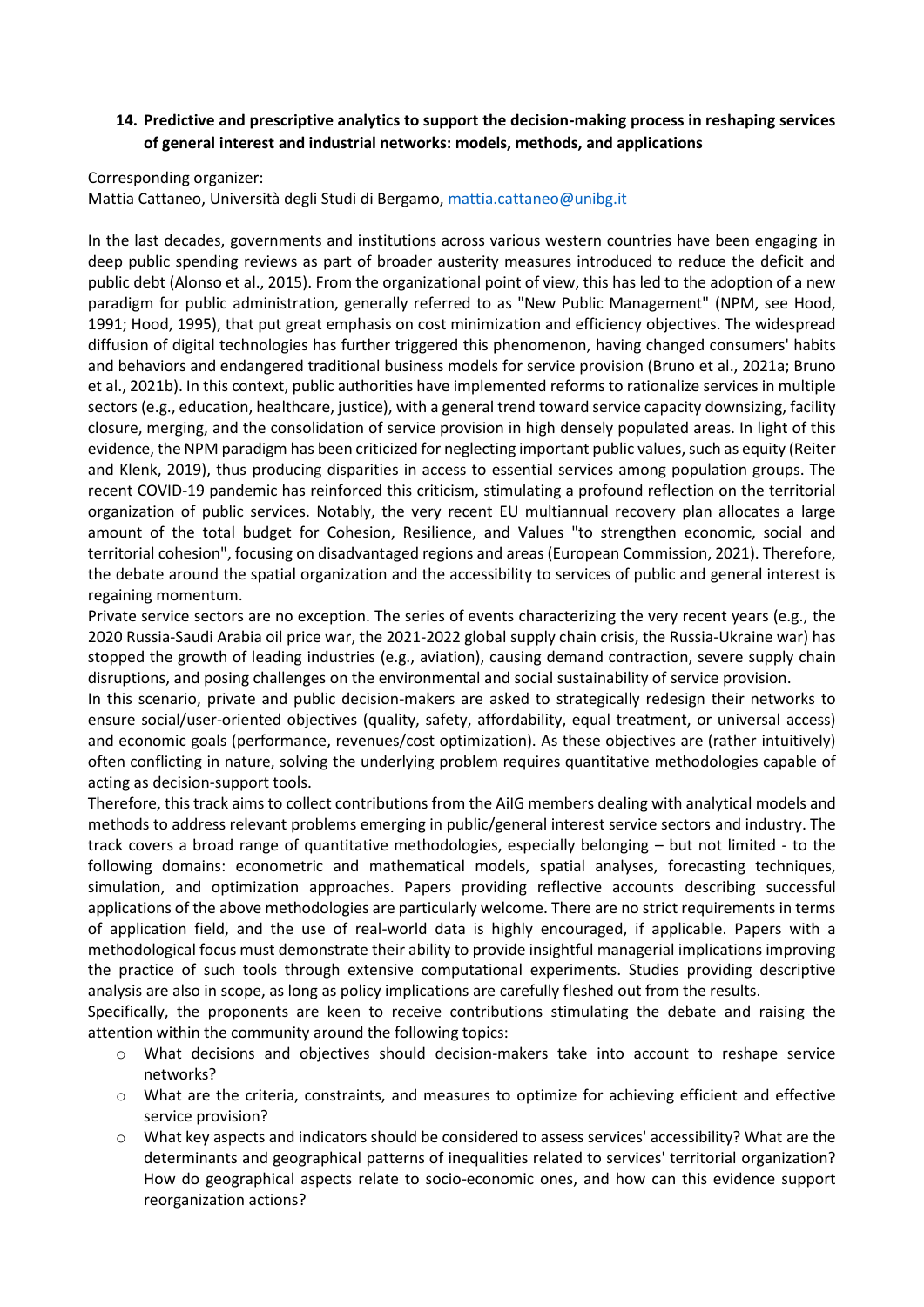- o What are the decisions/actions that should be implemented toward the more efficient utilization of existing resources? What strategies and scenarios could be undertaken to rationalize the existing service networks (undermined by the crisis of traditional business models) without severely impacting consumers' access?
- o How can central authorities regulate markets of public interest goods, fostering fair competition and quality objectives for users?
- o What are the decisions/actions that decision-makers in the industry should take to react, in the shortterm, to the recent crises? How to predict future services' demand scenarios? What decision-makers could do, in a proactive posture, to cope with future demand trends?
- o Which modeling frameworks should be considered to support decision-makers in hedging against future uncertainty in demand scenarios?
- $\circ$  How to support decision-making in appraising the redesign of sustainable networks to ensure both the short/middle-term survival of their service sectors and the achievement of long-term environmental goals?

We expect these open questions to draw the attention of scholars from interdisciplinary areas in the AiIG community, with the aim to show the benefits of more consistent integration of decision-support tools into managerial research and practice.

Alonso, J. M., Clifton, J., & Díaz-Fuentes, D. (2015). Did new public management matter? An empirical analysis of the outsourcing and decentralization effects on public sector size. Public Management Review, 17(5), 643- 660.

Bruno, G., Cavola, M., Diglio, A., Laporte, G., & Piccolo, C. (2021a). Reorganizing postal collection operations in urban areas as a result of declining mail volumes–A case study in Bologna. Journal of the Operational Research Society, 72(7), 1591-1606.

Bruno, G., Cavola, M., Diglio, A., Piccolo, C., & Pipicelli, E. (2021b). Strategies to reduce postal network access points: from demographic to spatial distribution criteria. Utilities Policy, 69, 101189. European Commission, The EU's 2021-2027 long-term budget & NextGenerationEU: facts and figures, Publications Office, 2021, URL: https://data.europa.eu/doi/10.2761/808559. Accessed on April 12, 2022.

Hood C. (1991). Stabilization and Cutbacks: A Catastrophe for Government Growth Theory? Journal of Theoretical Politics, 3(1):37-63.

Hood C. (1995). Contemporary public management: a new global paradigm? Public Policy and Administration, 10(2):104-117.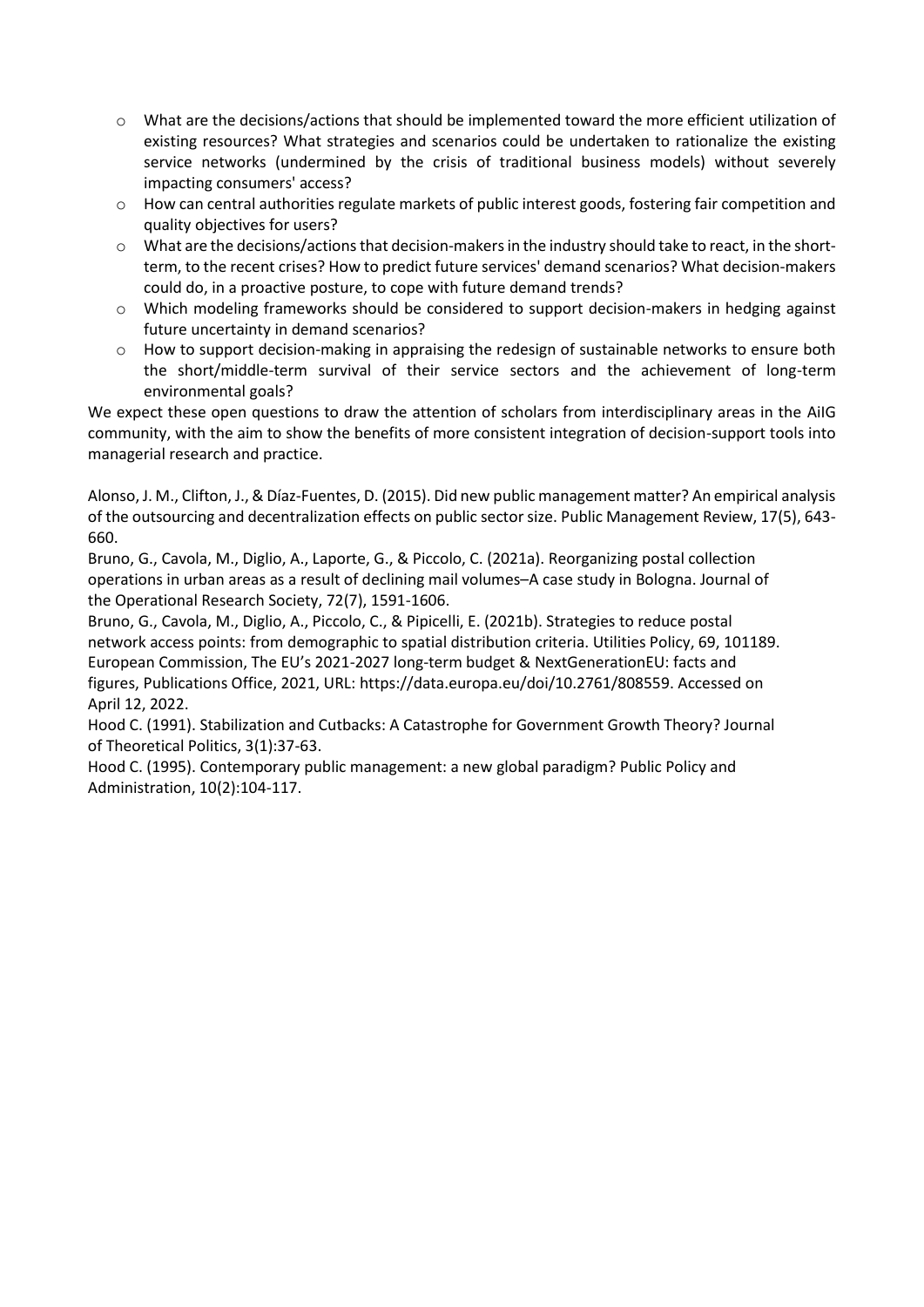### **15. Gender equality in times of transition**

#### Corresponding organizer:

Alessandra Colombelli, Politecnico di Torino[, alessandra.colombelli@polito.it](mailto:alessandra.colombelli@polito.it)

In time of disruptive changes, gender equality is a global priority to improve living conditions of women and men, and a necessary step to the achievement of the 2030 Agenda for Sustainable Development and its 17 Sustainable Development Goals (SDGs). While SDG 5 directly aims to achieve gender equality in the public and private spheres, gender needs also to be enshrined in the other SDGs. For instance, evidence exists that gender equality helps to reduce poverty (SDG 1), establish good health and well-being (SDG 3), and to provide quality education (SDG 4). While gender equality is on the development agenda worldwide, we still tackle lack of equality within private and public organizations and the entire society. This issue has stimulated the academic debate in different disciplines.

Within this framework, this Special Track aims to collect papers that tackle gender issues from different perspectives and in the scientific domains that are relevant to the AiIG scientific community. The Special Track is an opportunity to bring together AiIG members that are working on gender issues and to stimulate the debate on this topic.

Accordingly, in this Special Track, we welcome original, multilevel, multi- or cross-country, and methodologically diverse contributions that can extend the debate on gender equality. In particular, as we explain in the following, scholars from different fields have highlighted gender gaps, but an analysis of their implications for sustainability is often lacking.

A brainstorming session with all interested members of the AiIG community for discussing the ongoing activities of the "Commissione Pari Opportunità" will be part of this Special Track.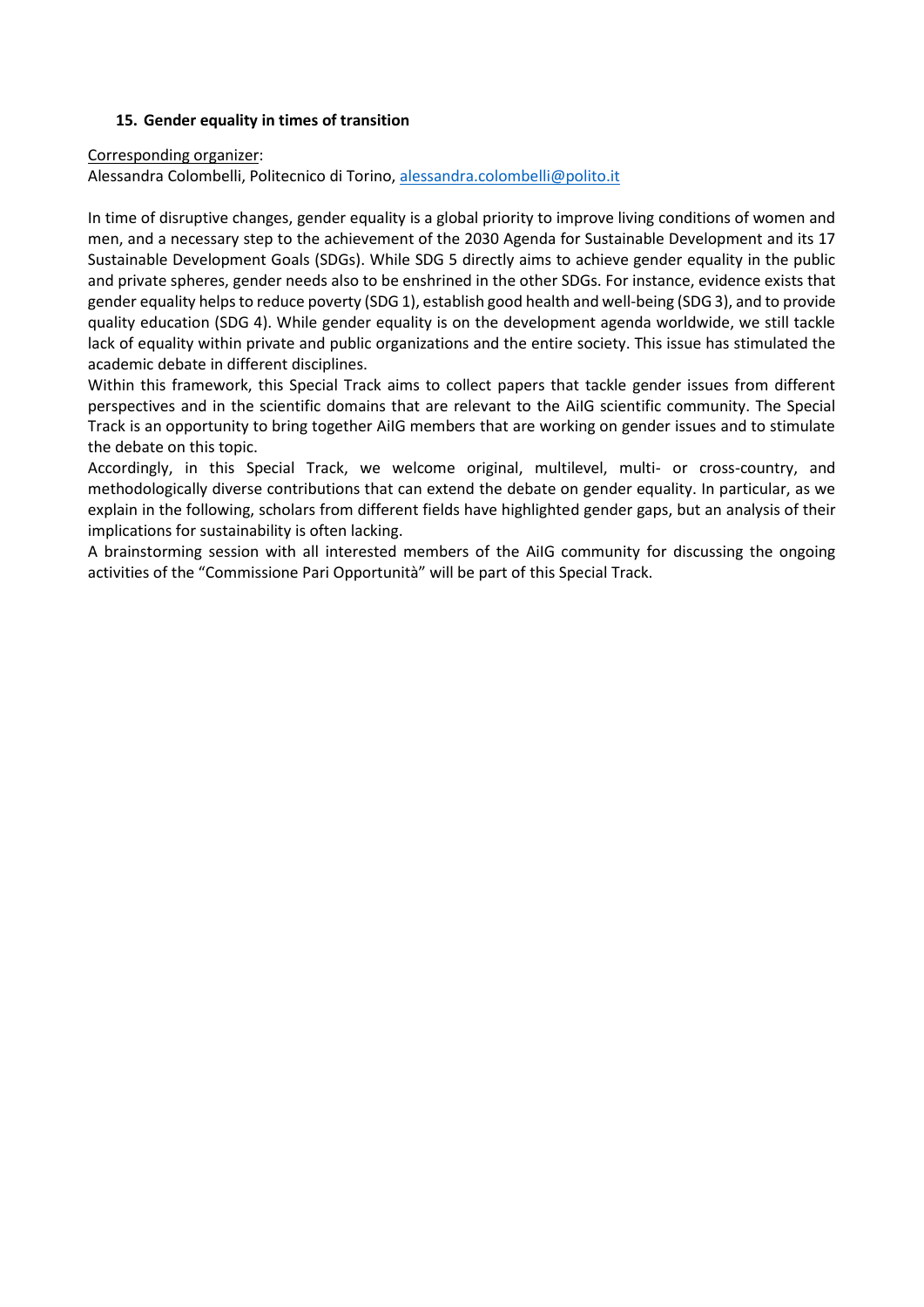### **16. Global production networks reconfiguration and circular economy: synergies between emerging trends**

#### Corresponding organizer:

Cristina Di Stefano, Politecnico di Milano, [cristina.distefano@polimi.it](mailto:cristina.distefano@polimi.it)

In the past decades, many companies, attracted by lower costs, decided to move abroad not only low valueadded activities - i.e., simple, labour-intensive production tasks - but also high-value company functions-like R&D (Contractor et al., 2010). This phenomenon, known as offshoring, entails the geographical dispersion of a firm's value chain activities, giving rise to global value chains (GVCs) (Gereffi, 2005; Mudambi, 2008) that might expose companies to higher risks (Manuj and Mentzer, 2008), as well as transforming the manufacturing landscape in developed countries (Hallward-Driemeier and Nayyar, 2017). International Business (IB) literature has recently highlighted how "analyzing temporal dynamics of the GVC will likely shed light on the issue of backsourcing, inshoring, and reshoring [...] which also is not sufficiently addressed in extant research" (Kano et al., 2020, p.613). In fact, in the last two decades, companies have started to include other factors, besides costs, in their manufacturing location decisions. A new trend was rising, identified in the literature as back-shoring and defined as "a voluntary corporate strategy regarding the home country's partial or total re-location of (in-sourced or out-sourced) production to serve the local, regional or global demands" (Fratocchi et al., 2014, p. 56). Hence, back-shoring is a phenomenon involving not only manufacturing plants but also - and above all - supplies, which are less complex to be relocated compared to sunk investments. Moreover, location decisions alternative to back-shoring can be considered by companies in their relocation journey, namely near-shoring (i.e., the relocation to a foreign country in the same region of the firm's home country) and further offshoring (the relocation to a second foreign country, different from the host country chosen) (Gray et al., 2013; Fratocchi et al., 2014), thus widening the relocation options. The back-shoring literature has identified a vast set of reasons for this phenomenon (Kinkel and Maloca, 2009; Kinkel, 2014; Bals et al., 2016; Fratocchi et al., 2016; Srai and Ané, 2016; Stentoft et al., 2016; Wiesmann et al., 2017; Barbieri et al., 2018), while the IB literature has identified many elements as a source of reconfiguration of the GVCs. Among others the weakening of international agreements that enforced globalization, the battle for global leadership between the US and China, and the growth of nationalism and populism (Enderwick and Buckley, 2020; Walt, 2020). Moreover, special attention is devoted to the rising concern for social inequalities and environmental changes (Enderwick and Buckley, 2020).

In particular, the circular economy (CE) concept is gaining momentum among scholars and practitioners given the necessity to maintain economic growth while reducing the pressure on the environment, and the consumption of natural resources. Also, the literature considers CE as a system solution aimed at improving economic development, but efforts to discover and analyze the relationships between CE fundamentals and the actual features of contemporary economic systems are relatively underrepresented in the debate. A first area where new research should be developed is the interaction between CE principles and practices, and the international dispersion of production activities. Even when the discussion on CE reaches a macro level (city, region, nation and beyond) (Kirchherr et al., 2017), it does not take into account that the world economy is structured around global production networks in which all the activities that go from the design of a product to end use (i.e. design, production, marketing, distribution and support to the final consumer) are fragmented and spread across several different countries. Also, the IB community seems to consider that CE implementation is appropriate only at the local level and has not yet included a circular approach in its debate (Hofstetter et al., 2021).

The session aims to contribute to the debate on these topics and welcomes empirical, qualitative, quantitative, and conceptual papers. Possible topics include, but are not limited to the following points:

- o Effect or outcome generated by multiple drivers of the reconfiguration of global production networks, with particular attention to the digital and sustainable transitions
- $\circ$  Cause for new trends in the destination country, with particular focus but not limited to Italy, as a stimulus to foster attractiveness, competence recreation, innovation and ecosystemic thinking, in turn enabling the digital and sustainable transitions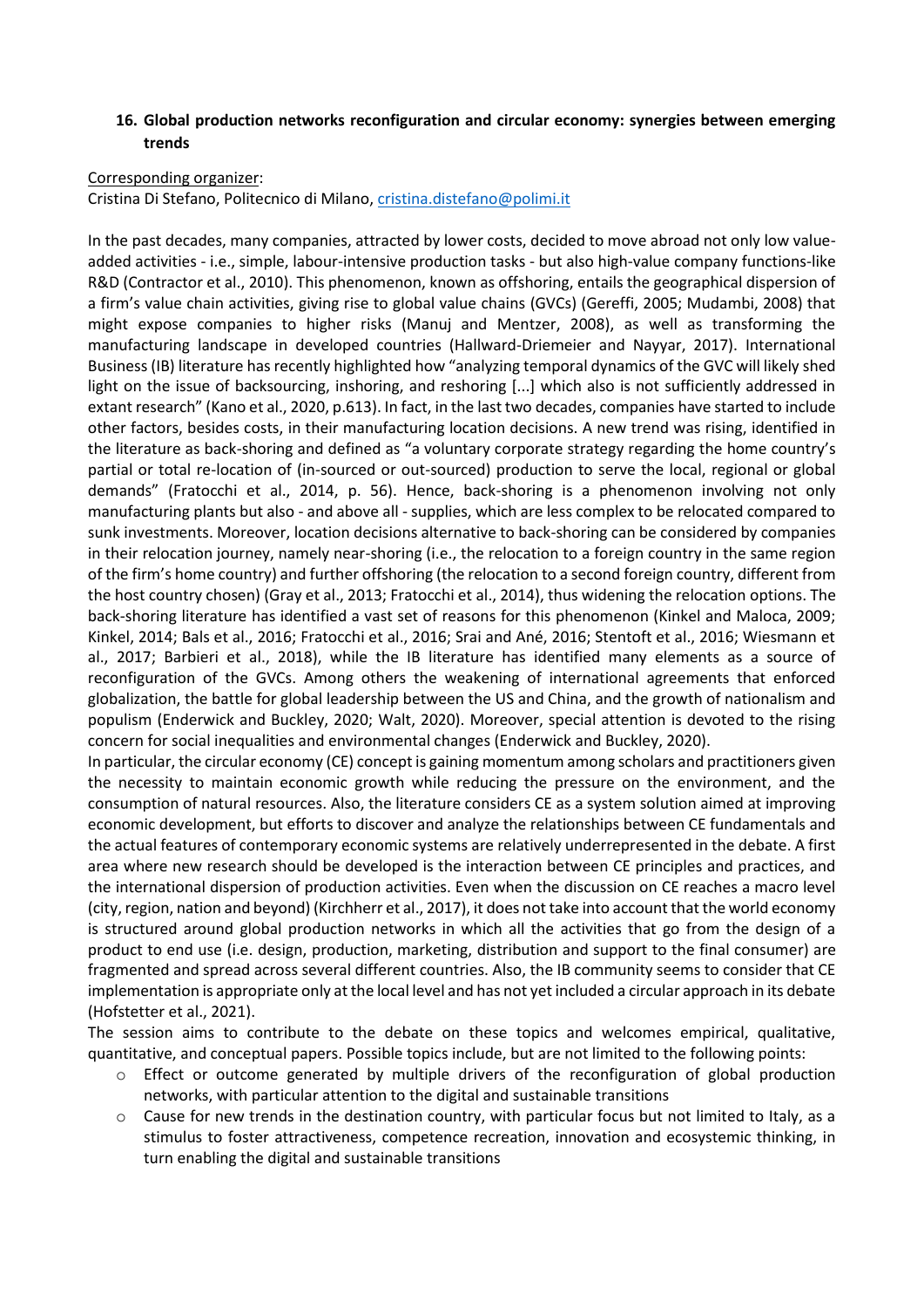- o Adoption of a CE strategy by members of global production networks, and the implications for the value chain configuration and development CE and the development of regions and countries, including human capital, employment, and entrepreneurship
- $\circ$  Open questions on CE scaling up including the main barriers (e.g., technological and market) and the institutional changes required, including those related to global production networks reconfigurations
- o Exploring how CE and global production networks reconfiguration are enabled within innovation ecosystems

Bals, L., Kirchoff, J. F. and Foerstl, K. (2016) 'Exploring the reshoring and insourcing decision making process: toward an agenda for future research', Operations Management Research, 9(3–4), pp. 102–116. doi: 10.1007/s12063-016-0113-0.

Barbieri, P. et al. (2018) "What do we know about manufacturing reshoring?", Journal of Global Operations and Strategic Sourcing, 11(1), pp. 79–122. doi: 10.1108/JGOSS-02-2017-0004.

Contractor, F. J. et al. (2010) 'Reconceptualizing the firm in a world of outsourcing and offshoring: The organizational and geographical relocation of high-value company functions', Journal of Management Studies, 47(8), pp. 1417–1433. doi: 10.1111/j.1467-6486.2010.00945.

Enderwick, P. and Buckley, P. J. (2020) "Rising regionalization: Will the post-COVID-19 world see a retreat from globalization", Transnational Corporations, 27(2), pp. 99–112. doi:10.18356/8008753a-en.

Fratocchi, L. et al. (2014) "When manufacturing moves back: Concepts and questions", Journal of Purchasing and Supply Management, 20(1), pp. 54–59. doi: 10.1016/j.pursup.2014.01.004.

Fratocchi, L. et al. (2016) "Motivations of manufacturing reshoring: an interpretative framework", International Journal of Physical Distribution and Logistics Management, 46(2), pp. 98–127. doi: 10.1108/IJPDLM-06-2014-0131.

Gereffi, G. (2005) 'The global economy: organization, governance and development.', in Smelser, N. J. and Swedberg, R. (eds) The Handbook of Economic Sociology. Second. Princeton: Princeton University Press, pp. 160–182.

Gray, J. V. et al. (2013) 'The reshoring phenomenon: What supply chain academics ought to know and should do', Journal of Supply Chain Management, 49(2), pp. 27–33. doi: 10.1111/jscm.12012.

Hallward-Driemeier, M. and Nayyar, G. (2017) Trouble in the Making?: The Future of Manufacturing-led Development. World Bank Publications.

Hofstetter, J.S., De Marchi, V., Sarkis, J., Govindan, K., Klassen, R., Ometto, A.R., Spraul, K.S., et al. (2021), "From Sustainable Global Value Chains to Circular Economy—Different Silos, Different Perspectives, but Many Opportunities to Build Bridges", Circular Economy and Sustainability, 1(1), pp. 21–47.

Kano, L., Tsang, E. W. K. and Yeung, H. W. Chung (2020) "Global value chains: A review of the multidisciplinary literature", Journal of International Business Studies, 51, pp. 577–622. doi: 10.1057/s41267-020- 00304-2.

Kinkel, S. (2014) 'Future and impact of backshoring-Some conclusions from 15 years of research on German practices', Journal of Purchasing and Supply Management, 20(1), pp. 63–65. doi: 10.1016/j.pursup.2014.01.005.

Kinkel, S. and Maloca, S. (2009) "Drivers and antecedents of manufacturing offshoring and backshoring- A German perspective", Journal of Purchasing and Supply Management, 15(3), pp. 154–165. doi: 10.1016/j.pursup.2009.05.007.

Kirchherr, J., Reike, D. and Hekkert, M. (2017), "Conceptualizing the circular economy: An analysis of 114 definitions", Resources, Conservation and Recycling, 127, pp. 221–232.

Manuj, I. and Mentzer, J. T. (2008) "Global supply chain risk management strategies", International Journal of Physical Distribution and Logistics Management, 38(3), pp. 192–223. doi: 10.1108/09600030810866986.

Mudambi, R. (2008) "Location, control and innovation in knowledge-intensive industries", Journal of Economic Geography, 8(5), pp. 699–725. doi: 10.1093/jeg/lbn024.

Srai, J. S. and Ané, C. (2016) "Institutional and strategic operations perspectives on manufacturing reshoring", International Journal of Production Research, 54(23), pp. 7193–7211. doi: 10.1080/00207543.2016.1193247.